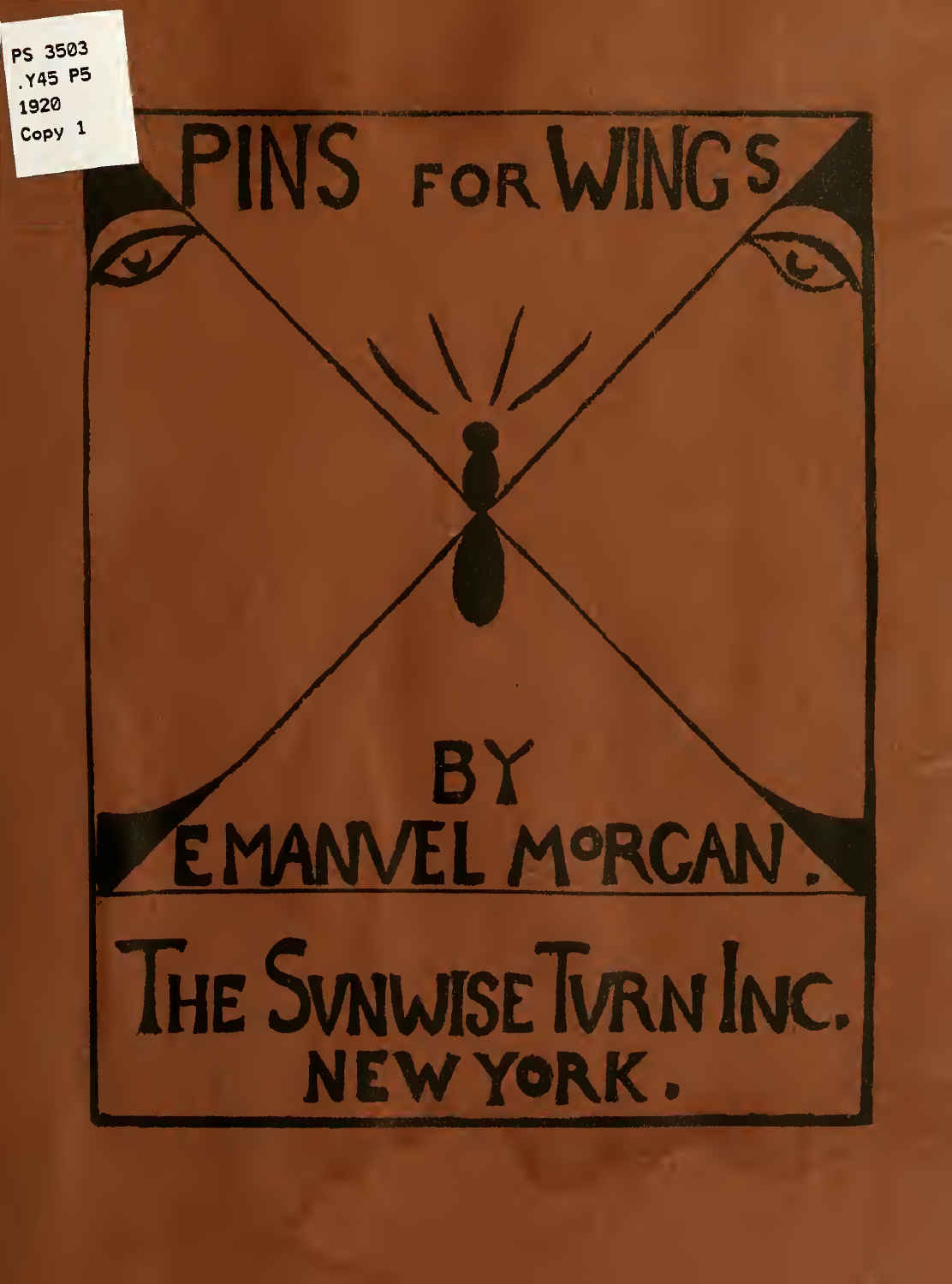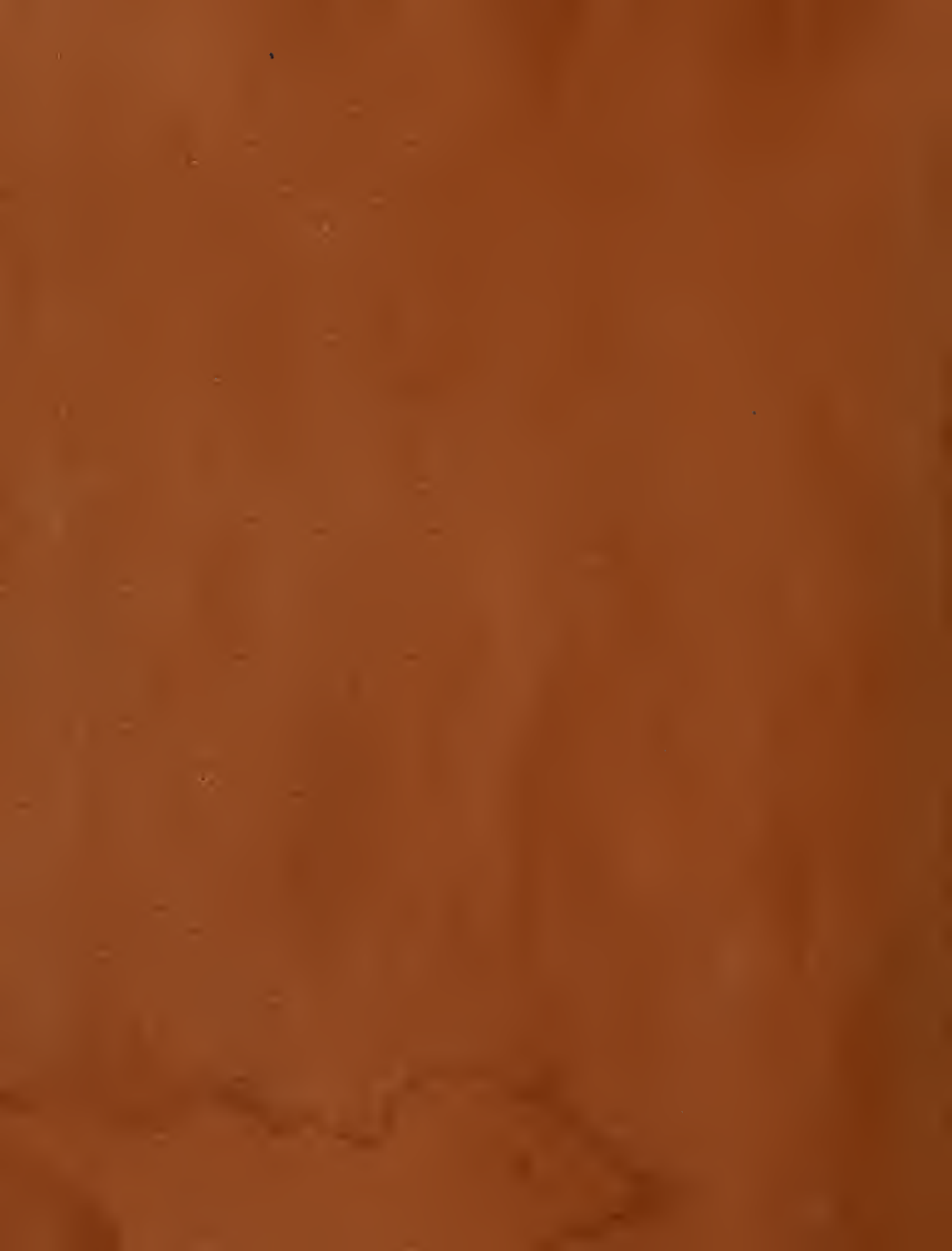# PINS FOR WINGS  $b<sub>y</sub>$ EMANUEL MORGAN

Bennes Witten.

 $\sim$ 

# **BOOKS BY** EMANUEL MORGAN

Spectra (with Anne Knish) The Beloved Stranger (with Witter Bynner)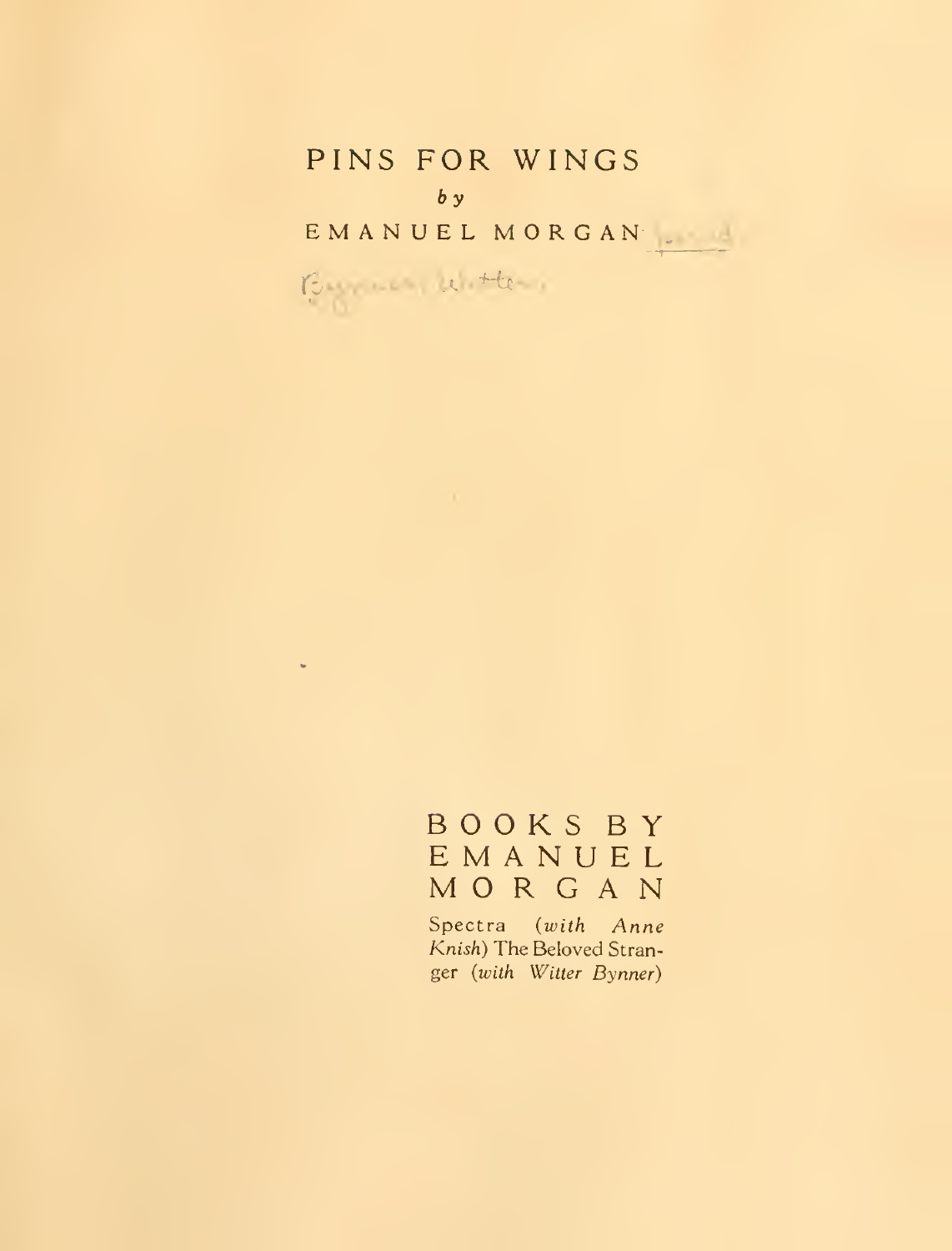



Of this edition 2,000 copies printed in October, 1920. Also fifty copies on hand-made paper.

 $\overline{a}$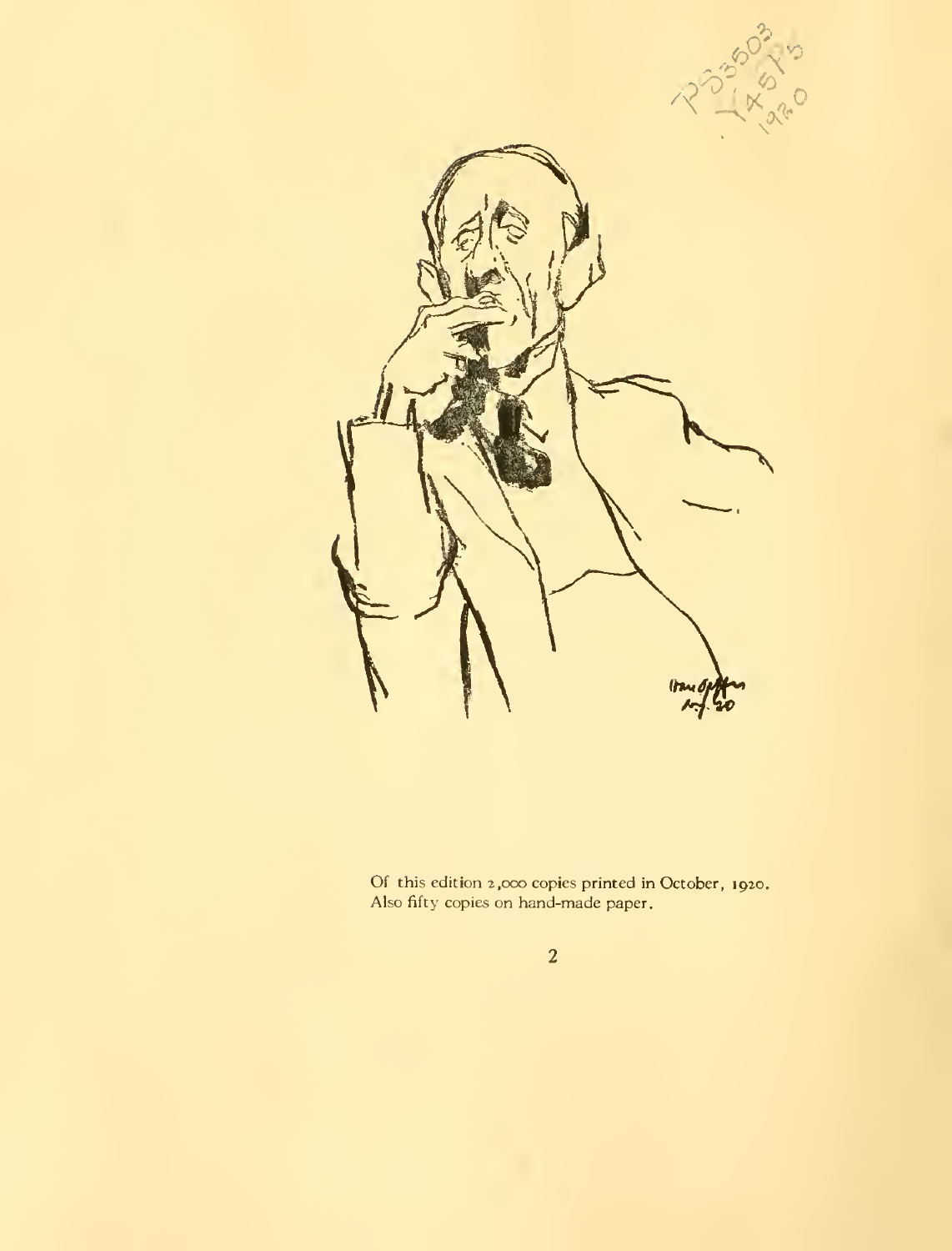# TO WILLIAM MARION REEDY

<sup>1862</sup>—<sup>1920</sup>

A mirror breathed upon by Death but undimmed

 $\omega$ 

and the state of

k.

 $\sim 10^{-11}$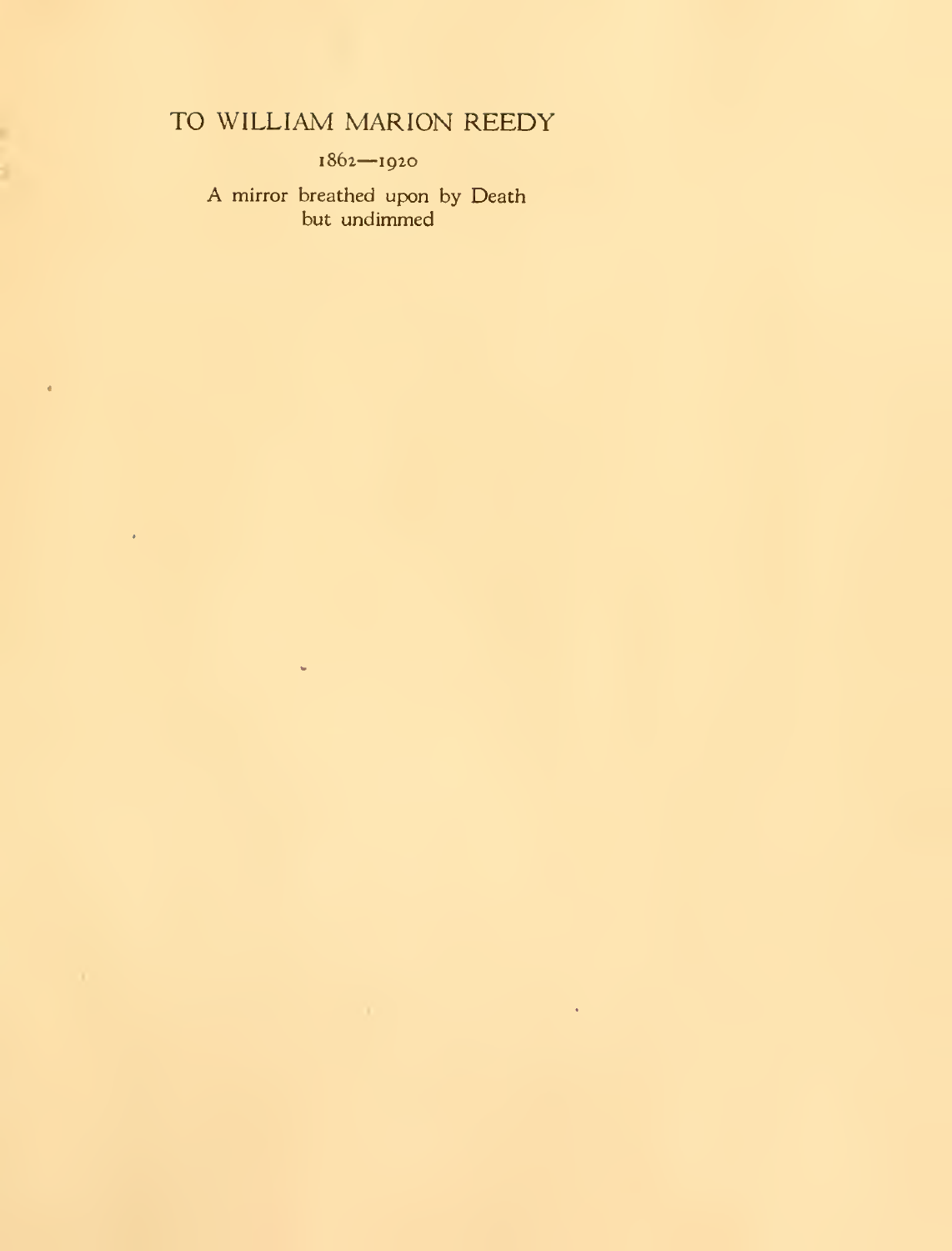$\mathcal{L}^{\mathcal{L}}(\mathcal{A})$  and  $\mathcal{L}^{\mathcal{L}}(\mathcal{A})$  and  $\mathcal{L}^{\mathcal{L}}(\mathcal{A})$  and  $\mathcal{L}^{\mathcal{L}}(\mathcal{A})$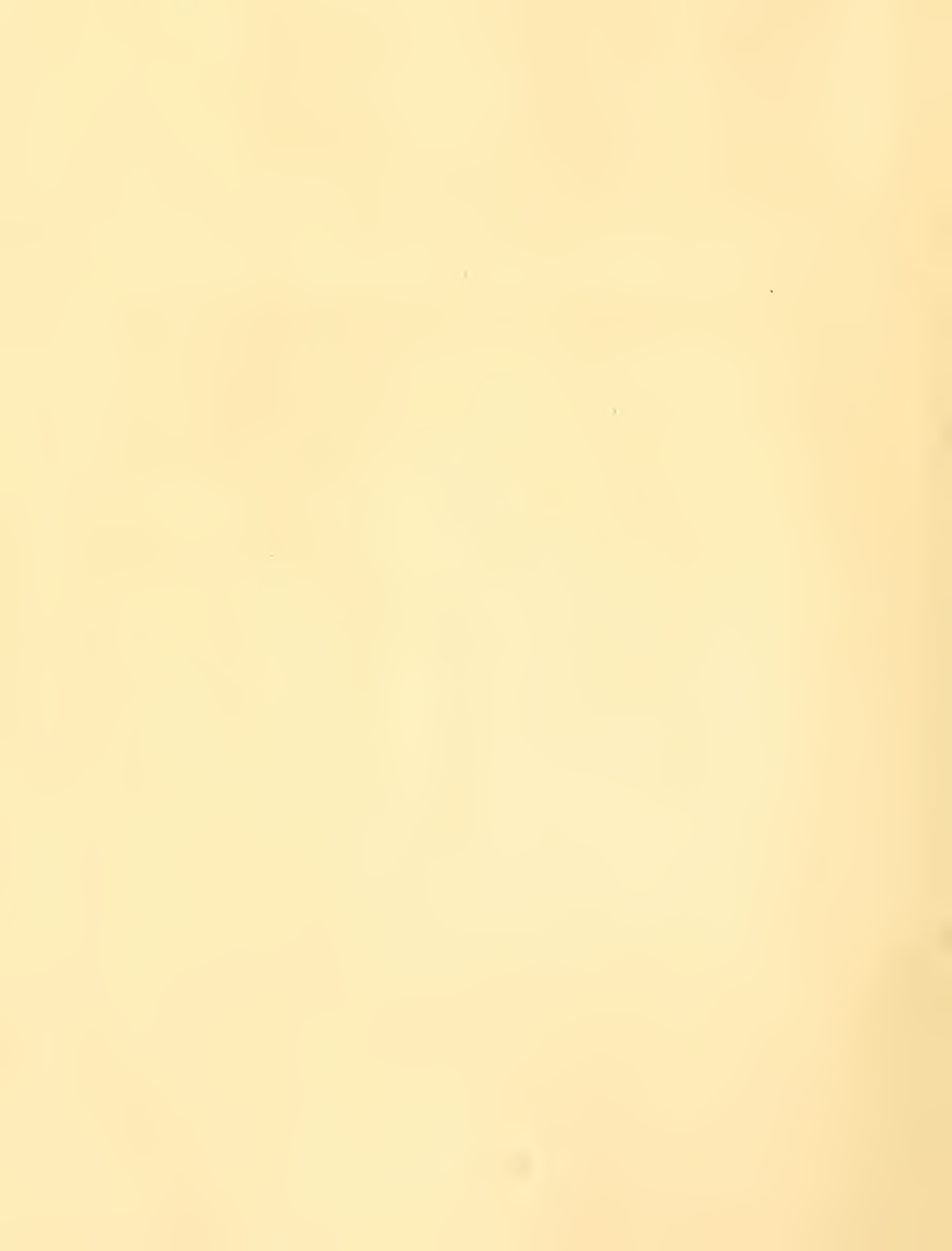# PINS FOR WINGS BY EMANUEL MORGAN.

# $\texttt{A}$  THE SUNWISE TURN  $\texttt{A}$



 $\overline{5}$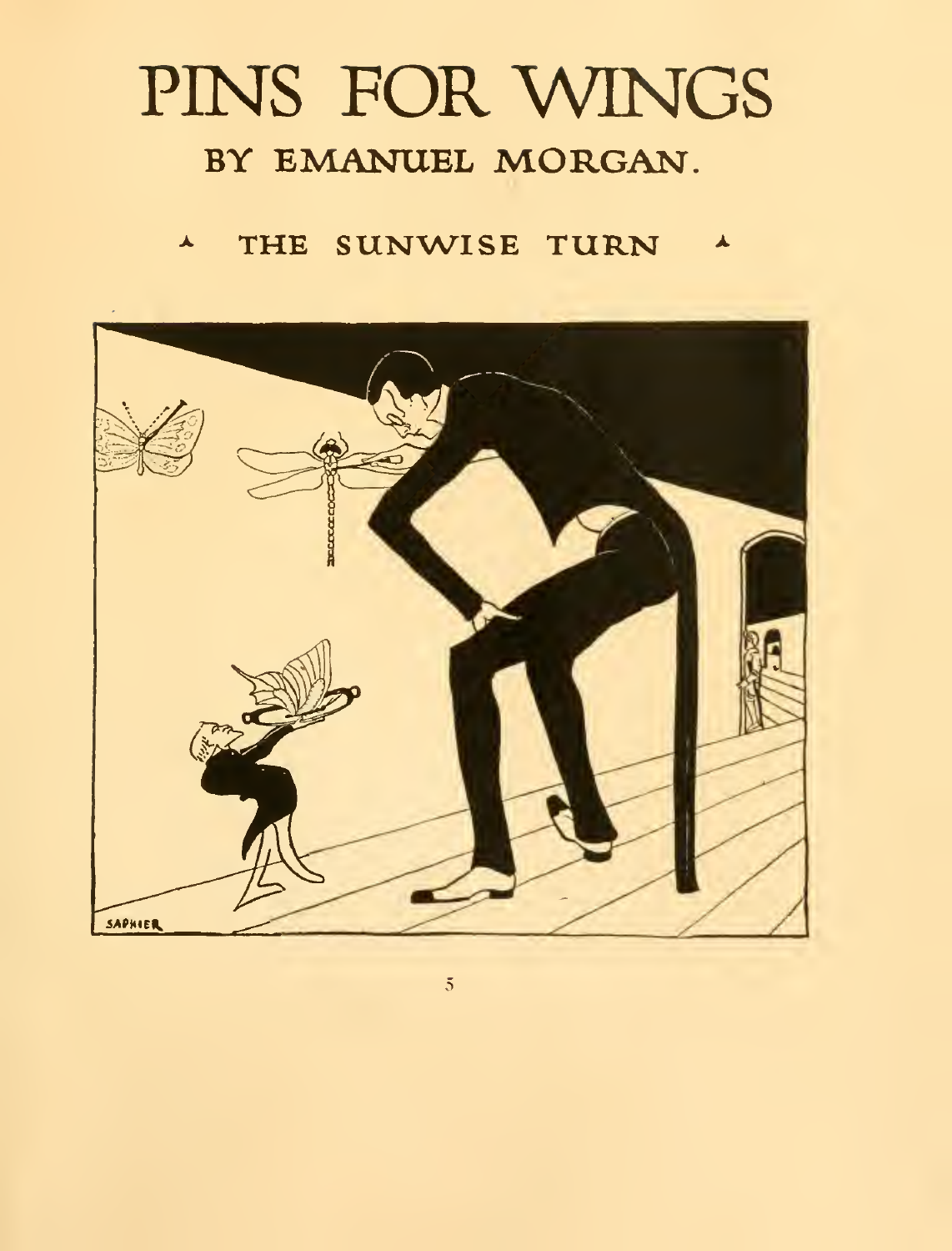

Copyright 1920 by the Sunwise Turn

Caricatures by IVAN OPFFER and WILLIAM SAPHIER



 $\overline{6}$ 

1.97 -5 1920 OCLASO4510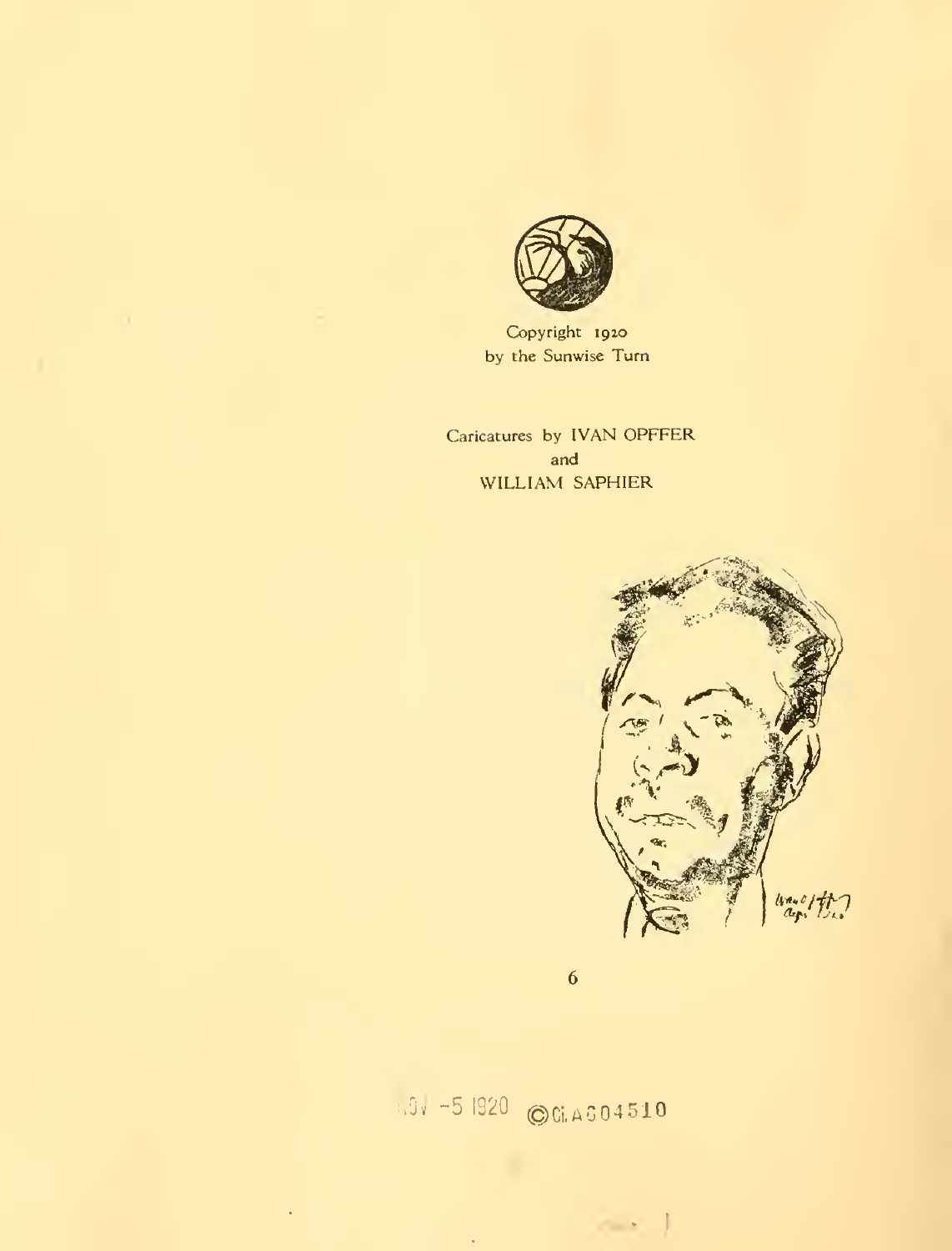# TABLE OF ILLUSTRATIONS

Title Page—Emanuel Morgan Pinning Copyright Page—Saphier by Opffer (after which Opffer dared not sit for Saphier) Page 2—Marsden Hartley (slightly bored) Page <sup>8</sup>—Edgar Lee Masters Page 11-Maxwell Bodenheim Page 12-Emanuel Carnevali Page <sup>14</sup>—John Gould Fletcher Page 15-Robert Frost Page 17-Siegfried Sassoon Page <sup>18</sup>—Alfred Kreymborg (before he toured America) Page 19-Vachel Lindsay Page <sup>20</sup>—Spoon River Page 21-Edgar Lee Masters Page <sup>22</sup>—Harriet Monroe and her hobby Page <sup>24</sup>—Ezra Pound Page <sup>25</sup>—Lola Ridge Page <sup>26</sup>—Carl Sandburg Page <sup>27</sup>—Sandburg Considering the Ingredients Page 28—Siegfried Sassoon Page <sup>29</sup>—Tagore Page <sup>30</sup>—Louis Untermeyer Page 31-William Carlos Williams Page <sup>32</sup>—Williams again

 $\overline{7}$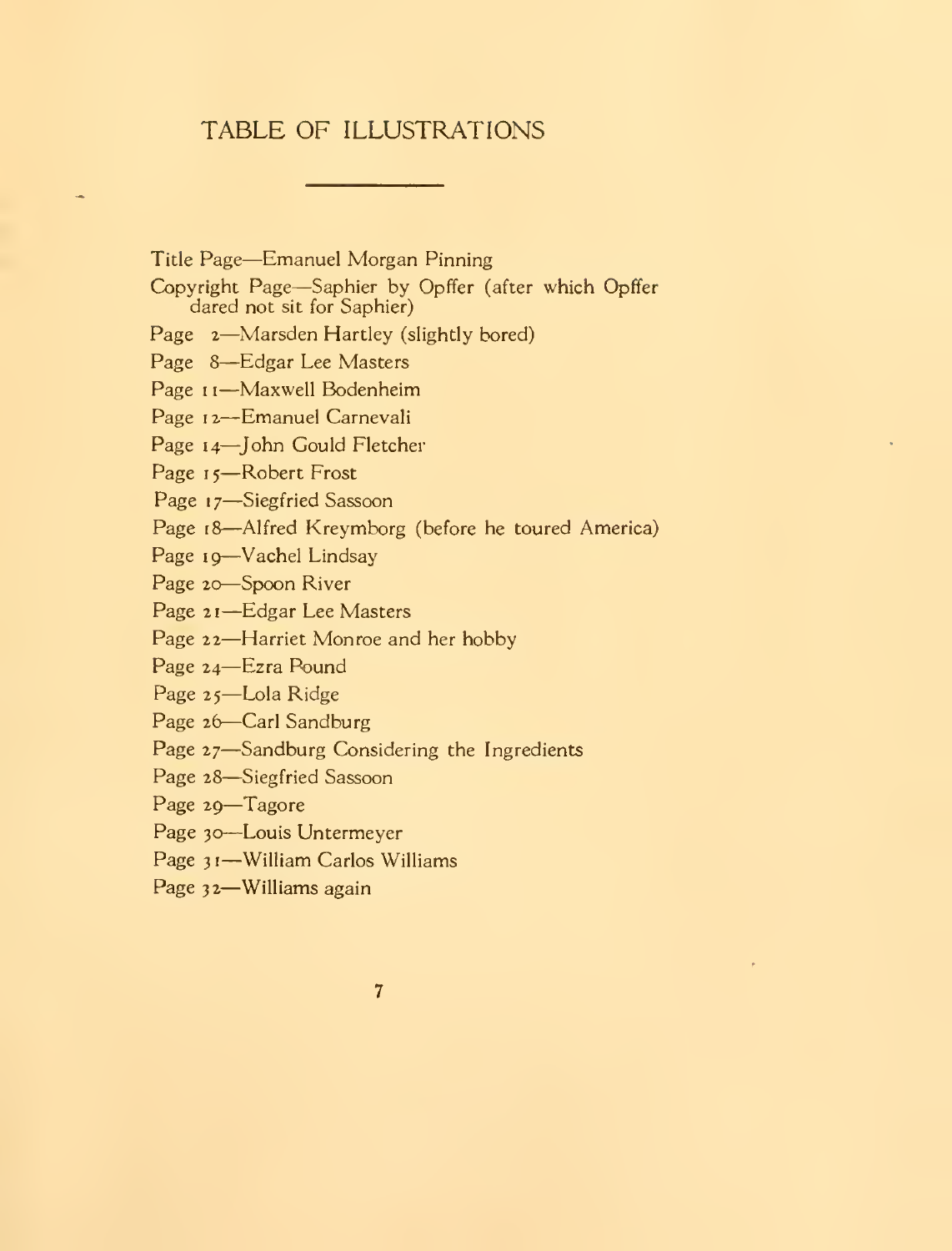

 $\bar{8}$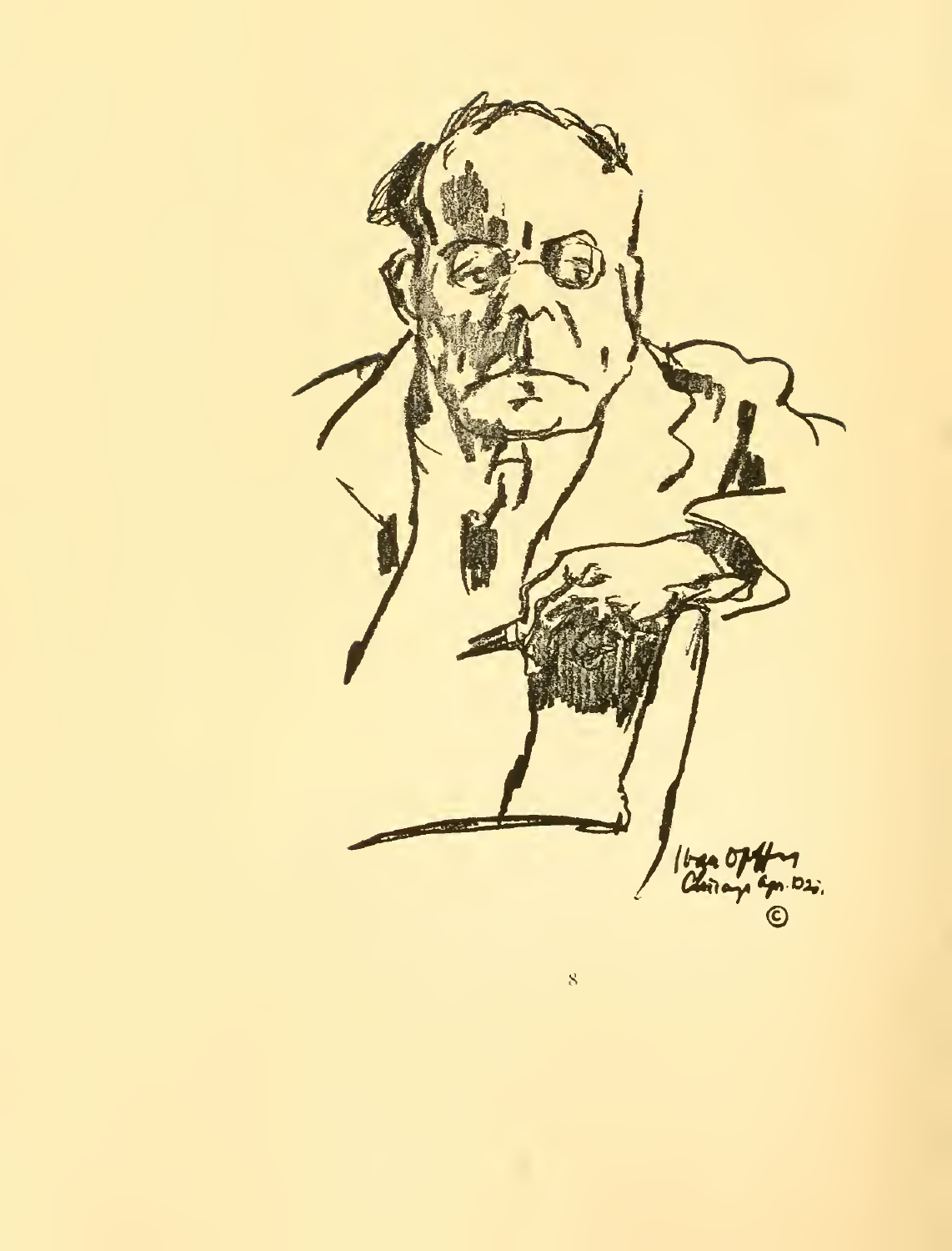By EMANUEL MORGAN

LASCELLES ABERCROMBIE an iron wheel with a navel of gold

FRANKLIN P. ADAMS Greek masks in ink on comic finger-nails

A E liquid air somewhere

CONRAD AIKEN phosphorescent plumbing

ZOE AKINS brandied lotus

÷.

RICHARD ALDINGTON an Attic vase full of tea

MARY ALDIS a street-car shying

 $\overline{9}$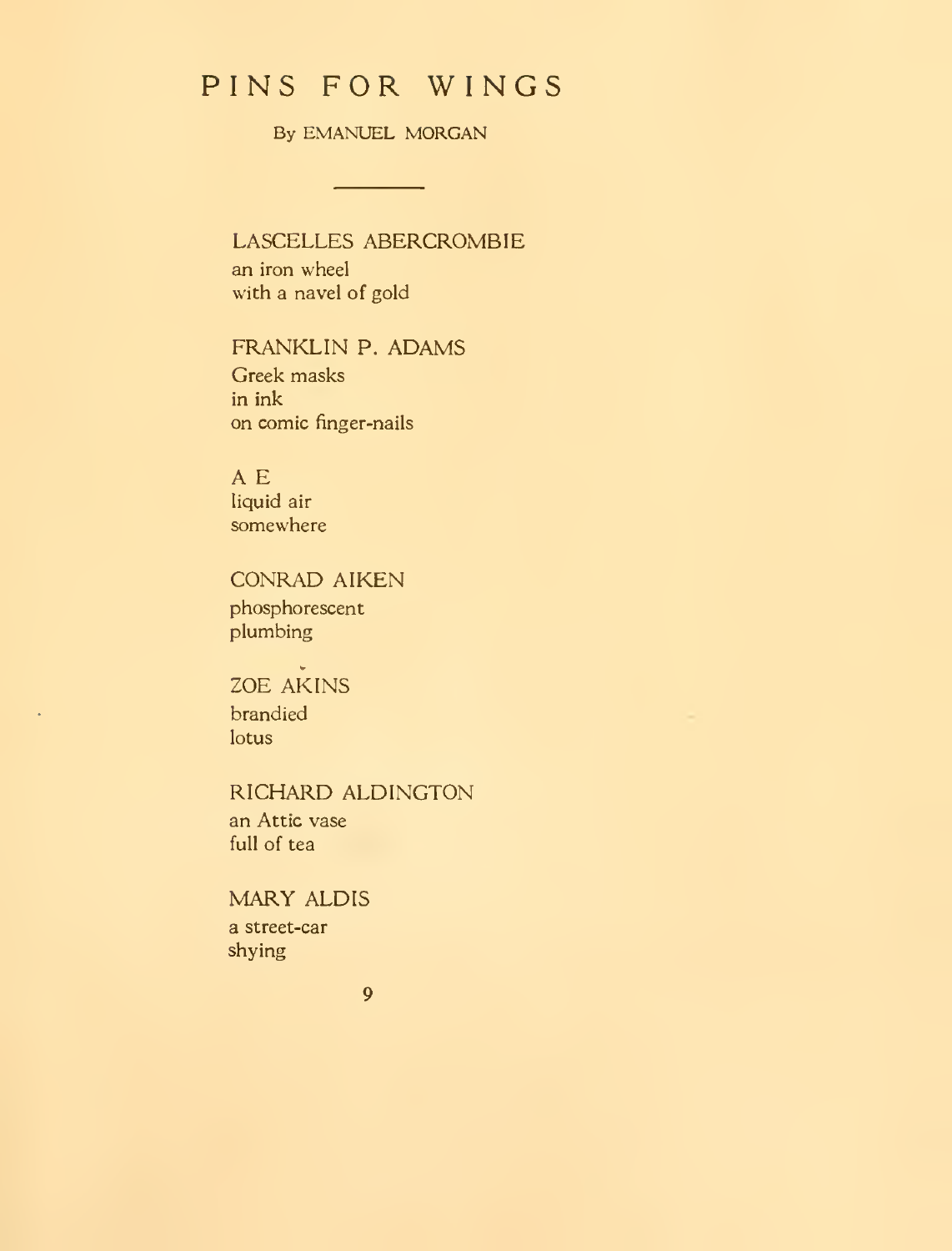### WALTER CONRAD ARENSBERG water-pretzels

KARLE WILSON BAKER a window in the wash

WILTON AGNEW BARRETT night-thoughts of a dragon-fly

KATHERINE LEE BATES four-and-twenty blackbirds half-baked in a pie

STEPHEN VINCENT BENET a pistol of crystal

WILLIAM ROSE BENET a river of rockets in daylight

STELLA BENSON Cinderella's riding-breeches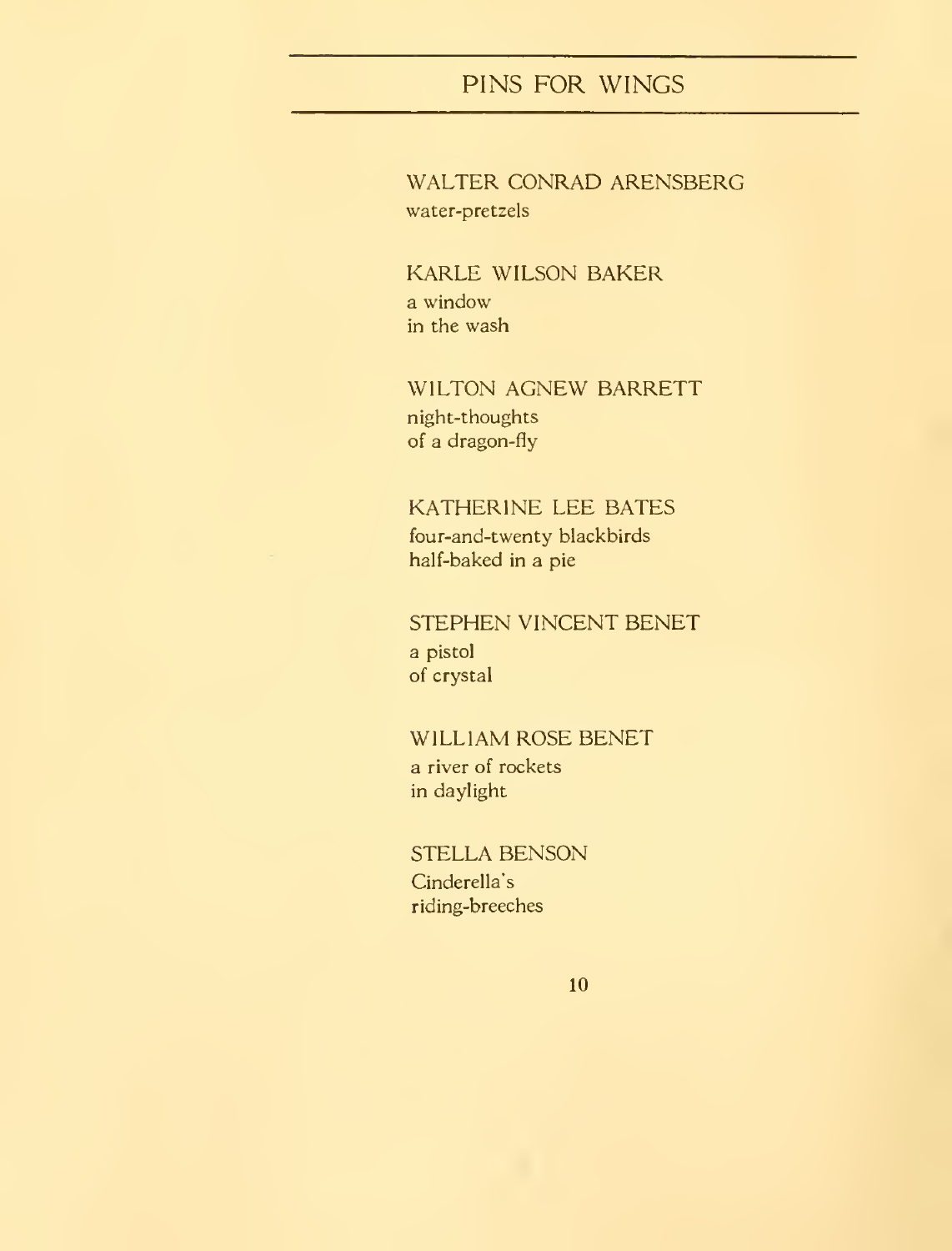

ANNA HEMPSTEAD BRANCH ROBERT BRIDGES nectar a violet a violet drunk from a sainted shoe 'neath the Kohinoor

GELETT BURGESS sculptured chewing-gum on a trolley

AMELIA JOSEPHINE BURR ELSA BARKER a tortoise-shell comb Jacob's ladder<br>as a lyre for a mattress

#### **MAXWELL** BODENHEIM

a tooth toe-dancing

### **GORDON BOTTOMLEY**

by two nymphs out of old England

#### WILLIAM ASPENWALL **BRADLEY** a bearded wheel barrow

BERTON BRALEY fonts of type in a tambourine

#### DANA BURNETT

a young policeman with a flute in his pocket

for a mattress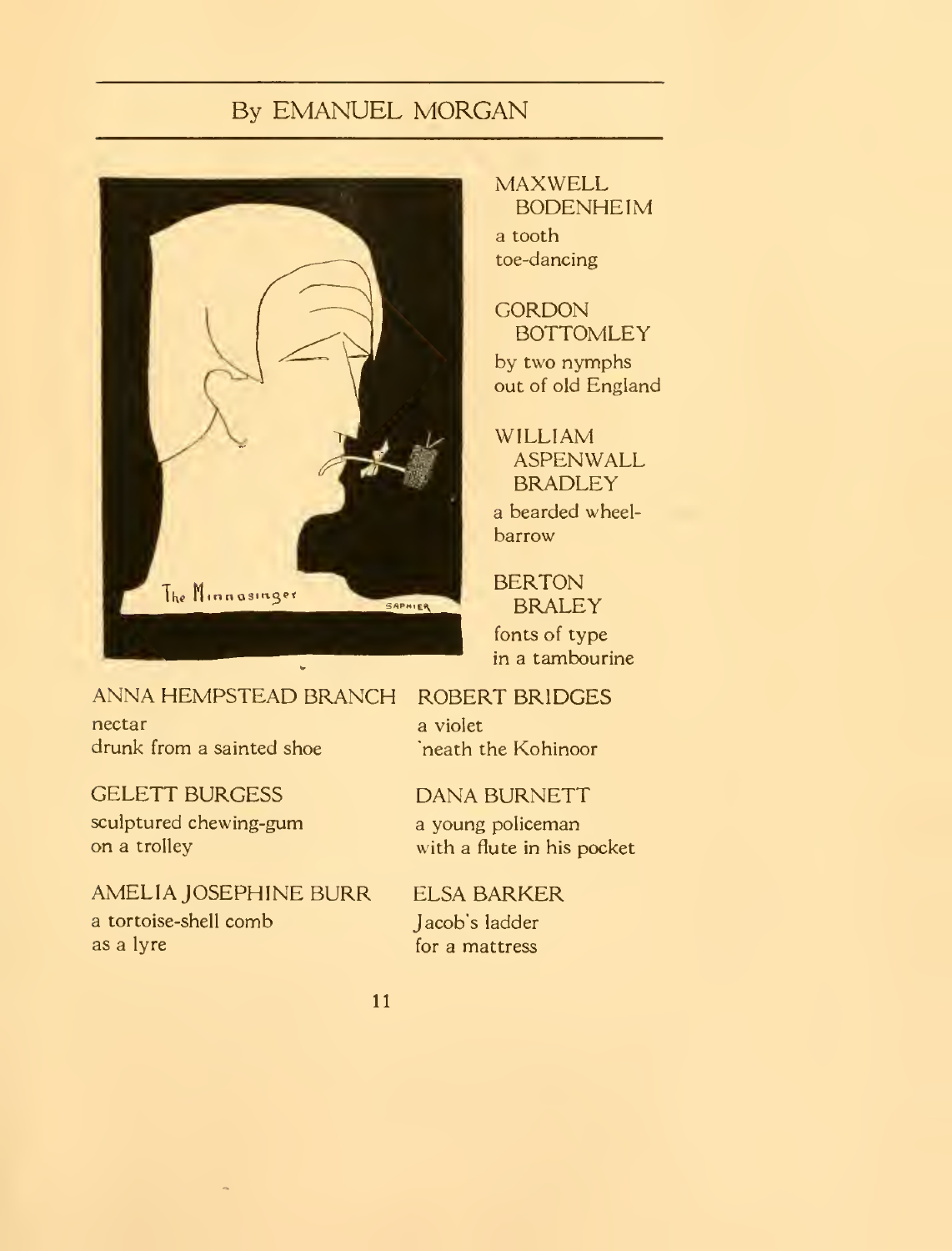

a fire-escape Calamus in travail unbound

RICHARD BURTON a quill in a button-hole

WITTER BYNNER God<br>in the sugar-bowl

EMILE CAMMAERTS sticky little hands in yours

BLISS CARMAN little hills tipping their hats

EMANUEL CARNEVALI EDWARD CARPENTER

Alpha and Omega oil Jove for soul-sprains in a pew

WILLIAM H. CARRUTH JOHN JAY CHAPMAN

GILBERT K. CHESTERTON a Cardinal on a merry-go-round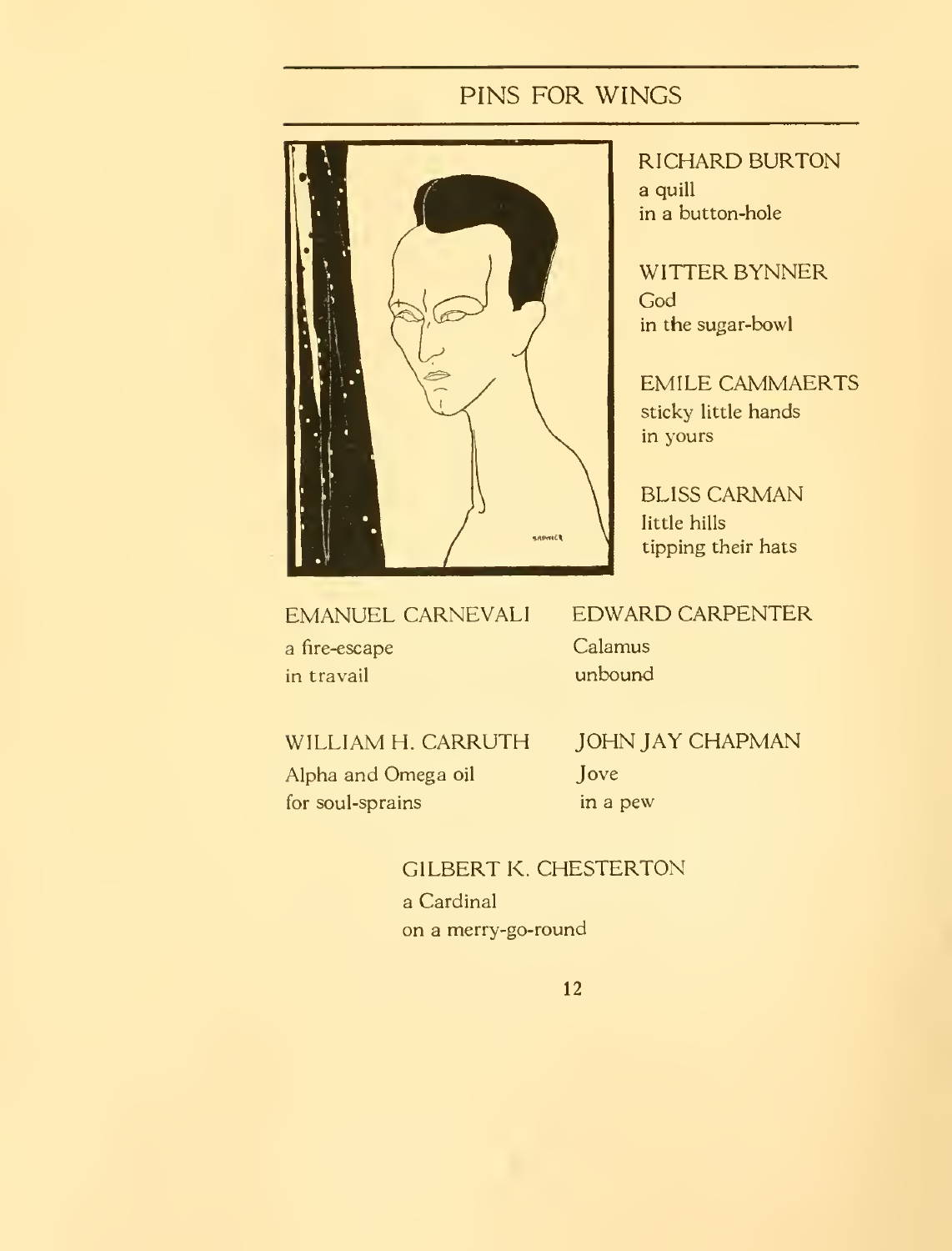#### FREDERICK MORTIMER CLAPP

a collector of emotional bricks

PADRAIC COLUM the whistle of a kettle to the petal of a thistle

EDMUND VANCE COOKE ALICE CORBIN wit zithering in a derby

#### SARAH N. CLEGHORN the rosy half of an old apple

GRACE HAZARD CONKLING a goblet of mist for each place

a quiver full of rulers

#### E. E. CUMMINGS

much ado about the alphabet

### T. A. DALY curbstone carolling to curbstone

#### GABRIELE D'ANNUNZIO

a passion-flower dipped in ammonia

#### OLIVE TILFORD DARGAN she wears her heart on your other sleeve

#### MARY CAROLYN DAVIES

a flutter of skirts between life and death

#### WILLIAM M. DAVIES jewelled buns

#### FANNIE STEARNS DAVIS

sun-bonnets for Minerva WALTER DE LA MARE a door-knob in the mist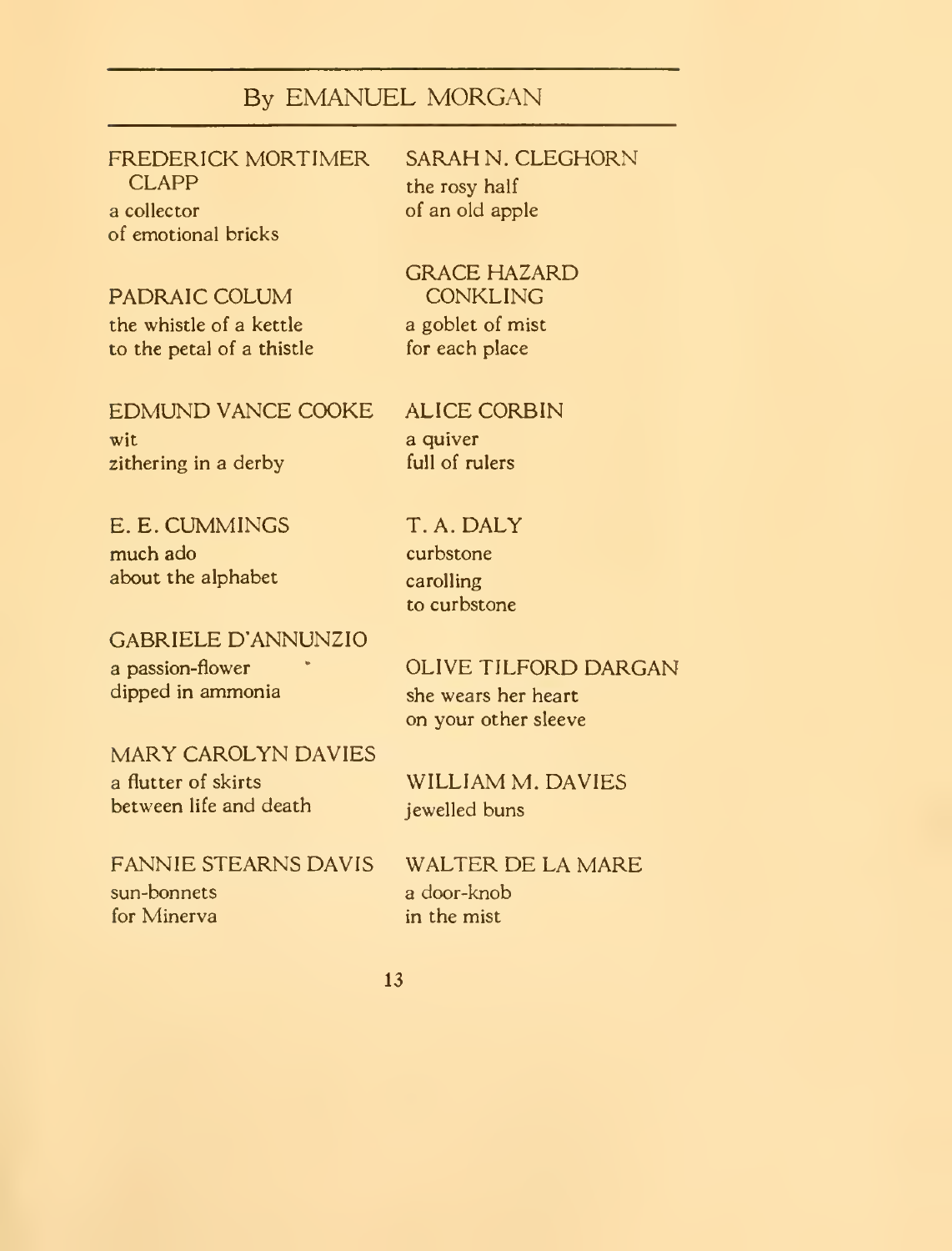### BABETTE DEUTSCH

the phoenix lays <sup>a</sup> purple bomb

LORD DUNSANY the beautiful thump of the gods

T. S. ELIOT the wedding cake of two tired cultures

DONALD EVANS the necktie of Lucifer

# ARTHUR DAVISON FICKE

St. Sebastian in gloves trimming his arrow-tips

### MAHLON LEONARD FISHER

fourteen feet in a feather-bed

JOHN GOULD FLETCHER two halves of a typewriter still moving

#### JOHN DRINKWATER dust in <sup>a</sup> mug of ale

MAX EASTMAN Aphrodite tattooed on a muscle

JOHN ERSKINE marbles in a muff

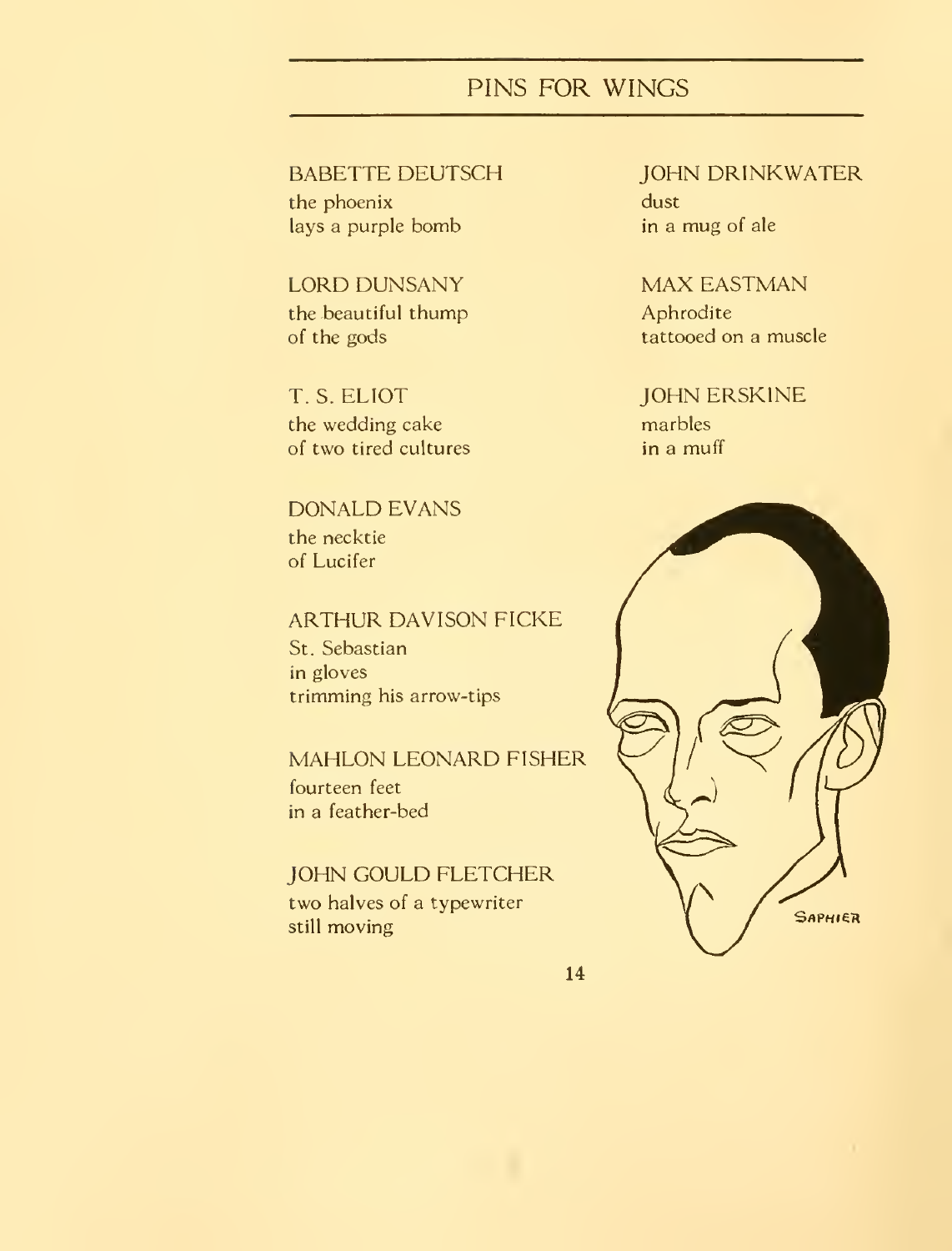

KAHLIL GIBRAN repartee from all three crosses \*

#### ARTURO GIOVANITTI

a crow-bar

#### WILLIAM GRIFFITH

a little finger in the dusk

### F. S. FLINT the halo of a street-lamp

ROBERT FROST paintings by the family in birch-bark frames

NORMAN GALE a knickerbockered bobolink

#### **THEODOSIA GARRISON**

a peasant singing in French heels

WILFRID WILSON GIBSON there's heart behind the heavy breathing

ROBERT GRAVES<br>a crow-bar<br>loosening heaven a khaki bib a khaki bib

#### EDGAR GUEST communion-bread with slices of bologna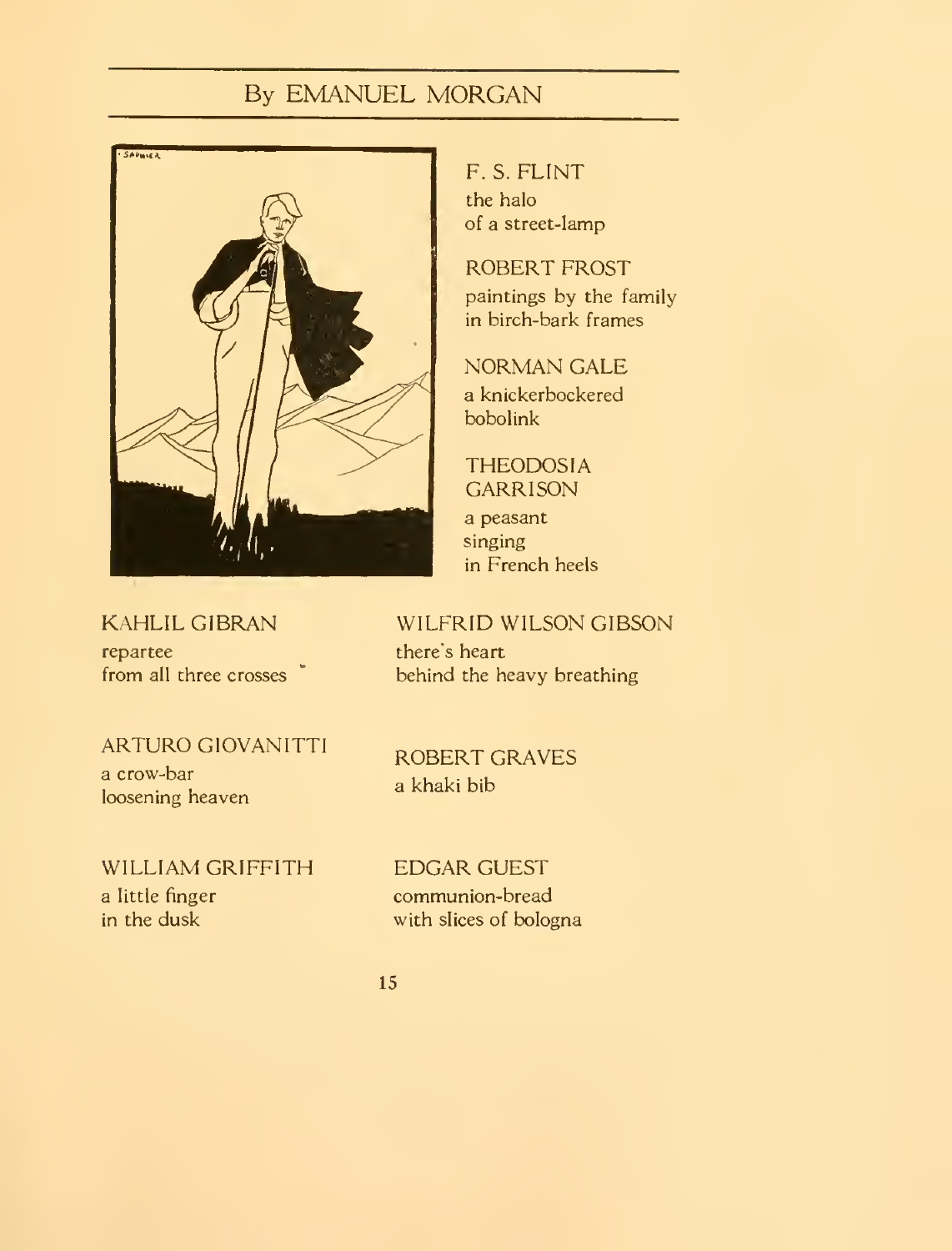### LOUISE IMOGEN GUINEY ARTHUR GUITERMAN

digging with palm-leaves a banjo she buries a trumpet bumps a rose in Oxford

### HERMANN HAGEDORN a strong man the silver lining tripping oftheY. M. C.A. on the shadow of a god

ELIJAH HAY lather but no beard

OLIVER HERFORD OLIVER HERFORD RALPH HODGSON<br>bottled kittens a syrinx

BRIAN HOOKER BRIAN HOOKER A. E. HOUSMAN at ease

### LAURENCE HOUSMAN Jack out of the box

#### THOMAS HARDY

H. D. the Winged Victory hopping

a syrinx played by a gentleman

a dead lad laughing

HELEN HOYT ice-patterns melting on the side-walk

FORD MADOX HEUFFER NELSON LESLIE JENNINGS a grey-hound a sack-suit loping with pugs of cinnabar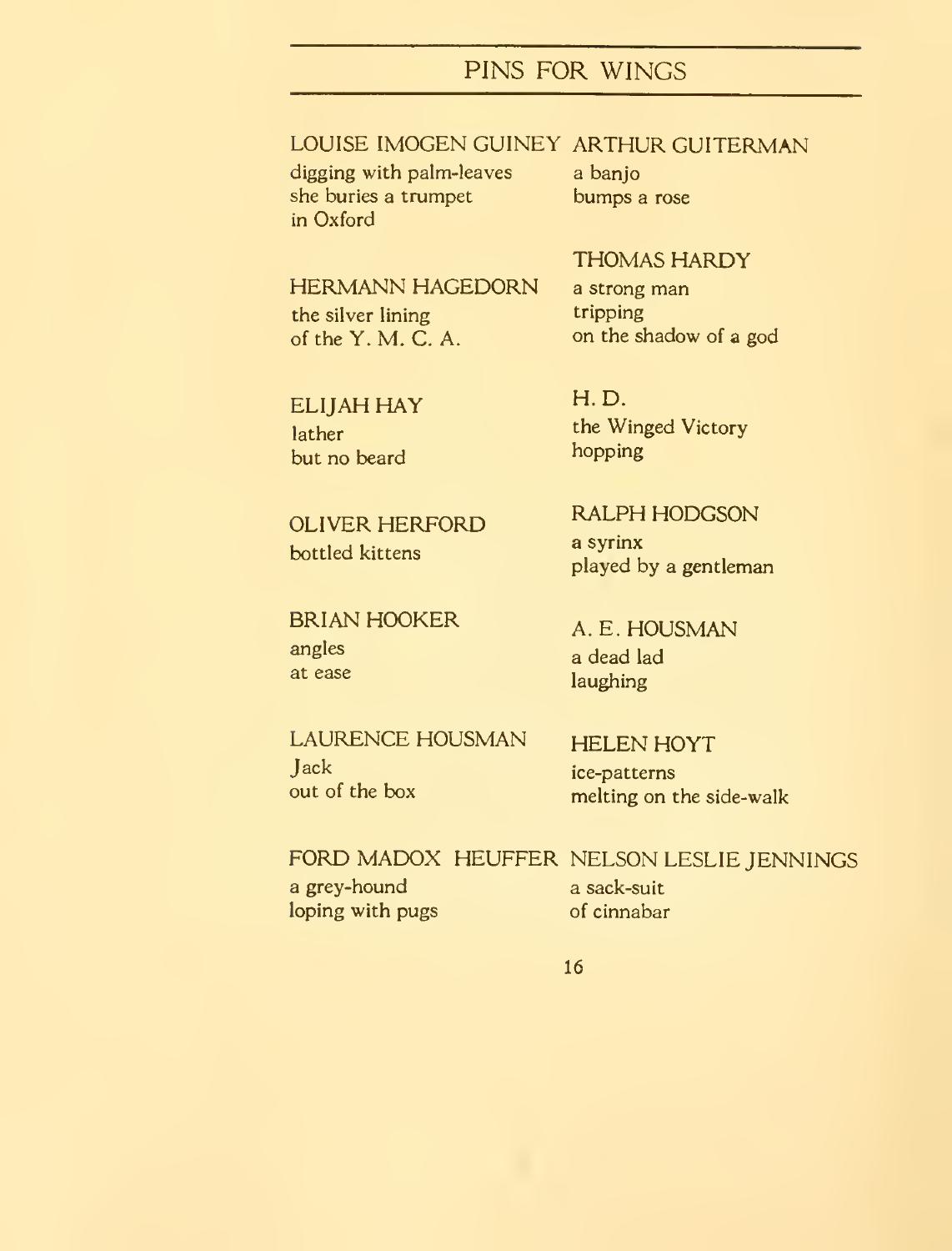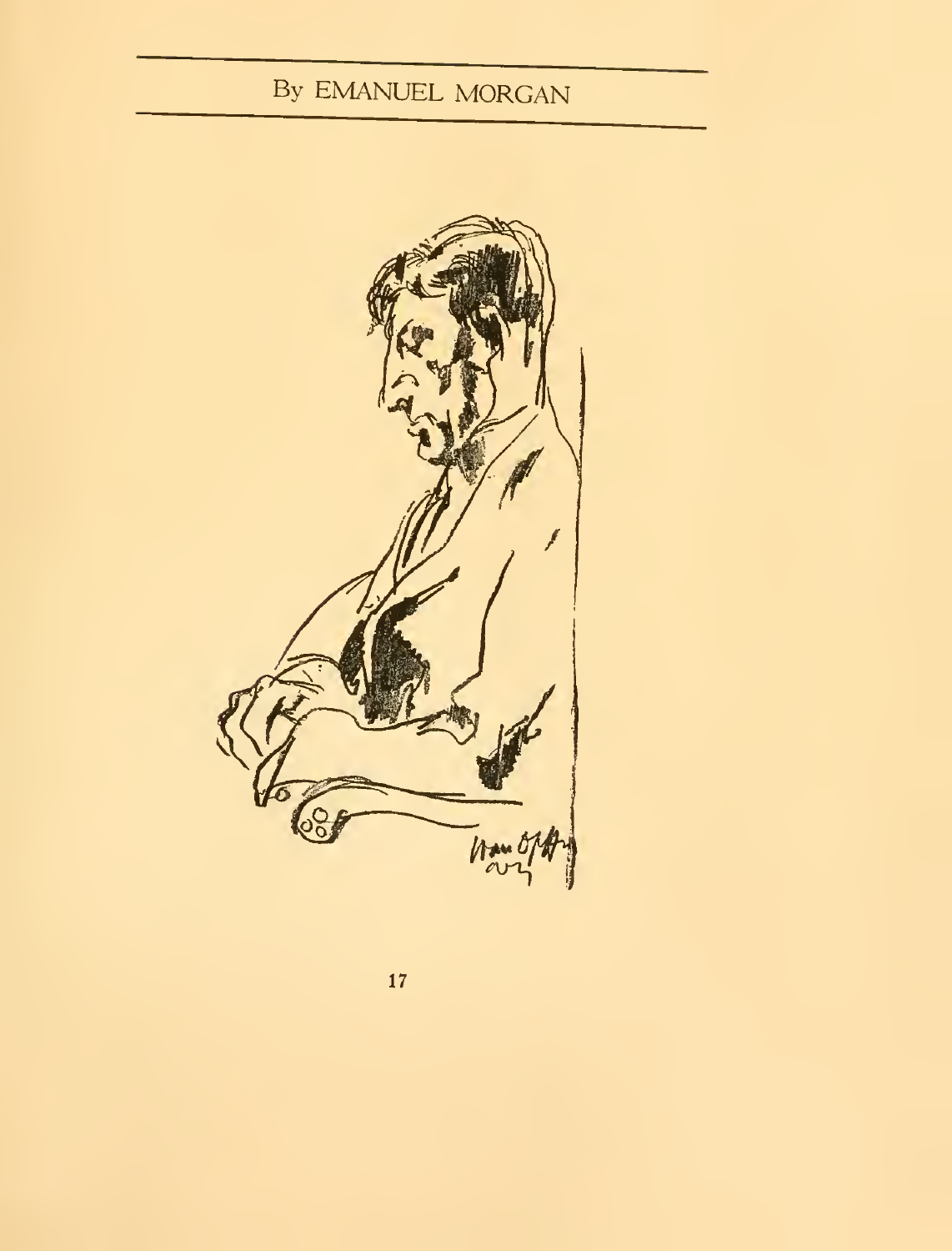ORRICK JOHNS the Rubaiyat carved on a carrot

HARRY KEMP seven-league boots on a linnet

ANNE KNISH a gargoyle remembering

ALFRED **KREYMBORG** Pierrot with the hiccoughs

D. H. LAWRENCE lovers eating thistle-pie

LOUIS LEDOUX **Hellas** delivered

RICHARD LE GALLIENNE talcum-powder on the tail of a wayward nightingale



THOMAS S. JONES, JR. one holly-berry on an altar

RUDYARD KIPLING

Pan stoking an empire

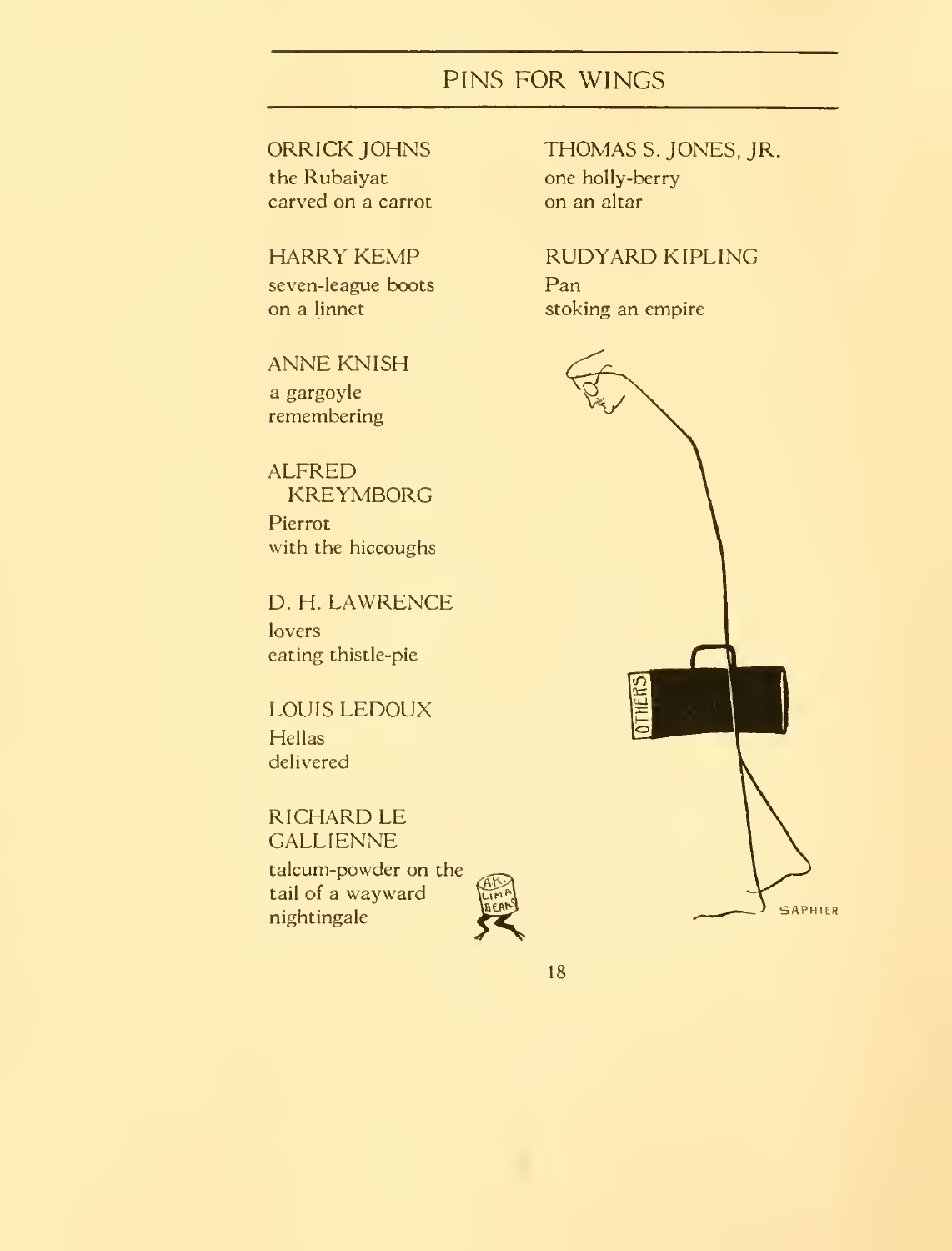#### WILLIAM ELLERY LEONARD

veils on an anvil

### VACHEL LINDSAY

a street-cry in heaven

### HANIEL LONG Harlequin

one leg woollen the other illicit

#### AMY LOWELL a rhinestone chip on a blood-red shoulder

ALLAN ROSS MACDOUGALL. a Falstaffian Christ-child

### PERCY MACKAYE laurel on a carpet-sweeper

### EDWIN MARKHAM

he has learned the art of leaning on a hoe without soiling his beard



### **MAURICE MAETERLINCK** <sup>a</sup> dreamy fat man

dancing in blue gauze

### DON MARQUIS

a walnut bureau with crickets for handles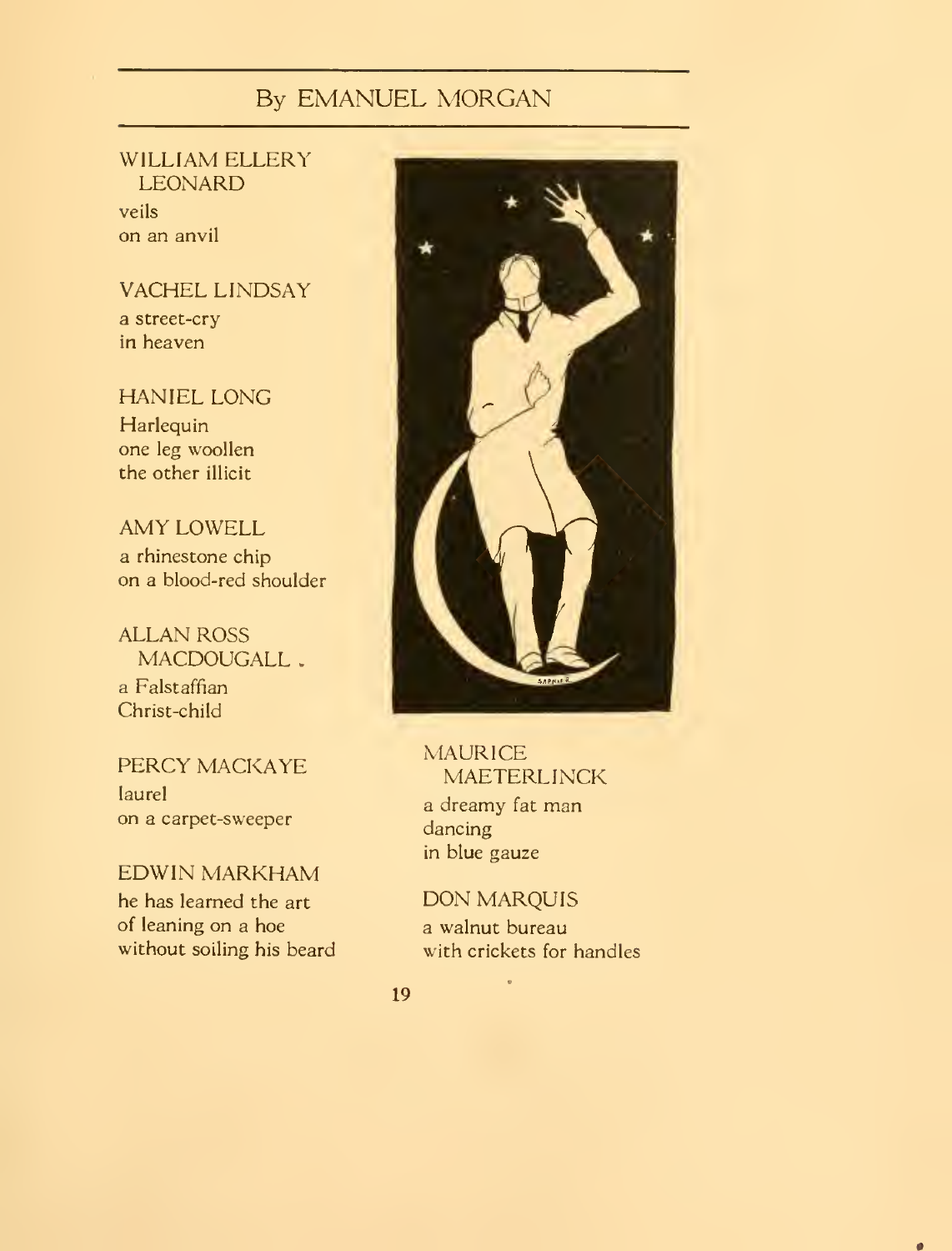

 $\circ$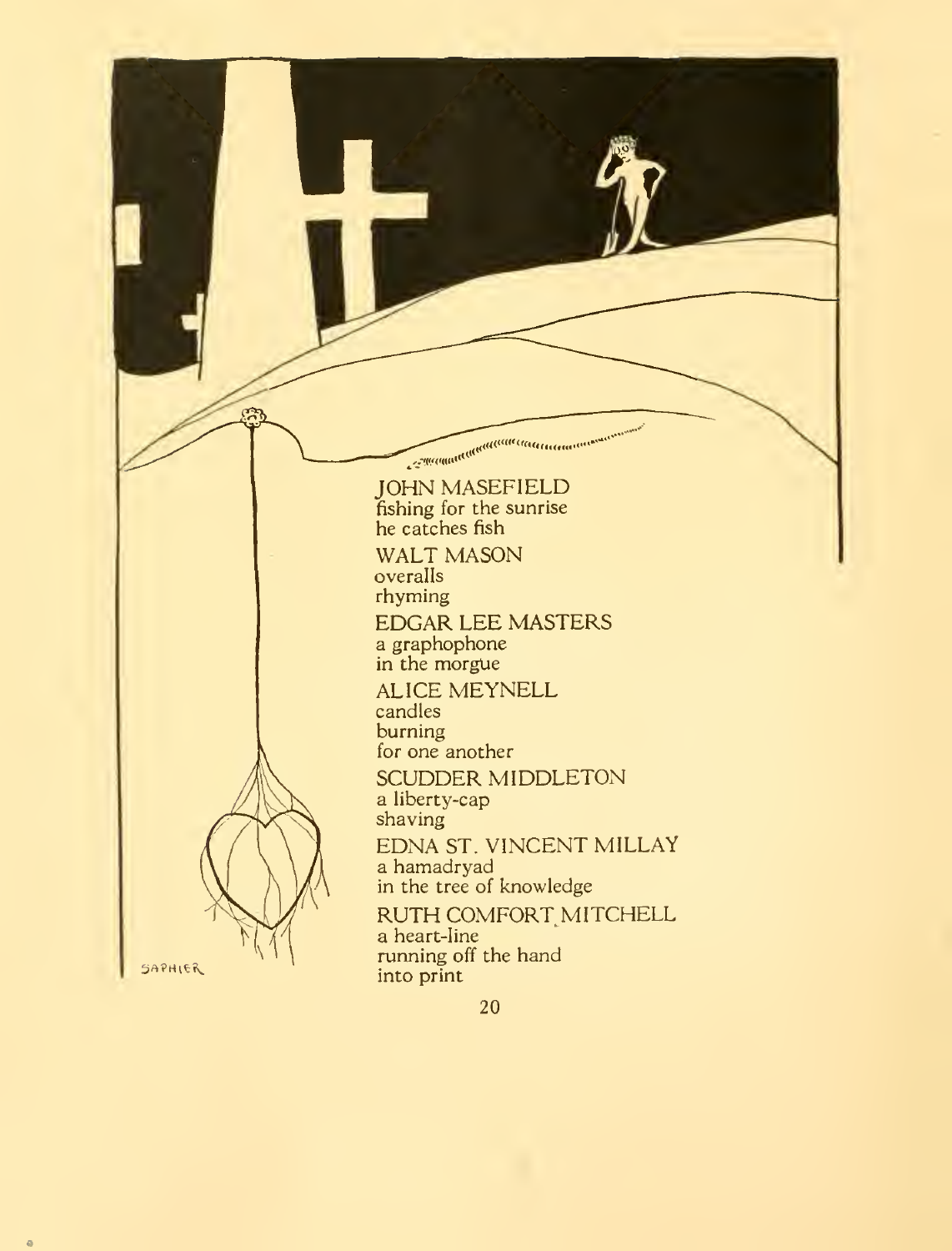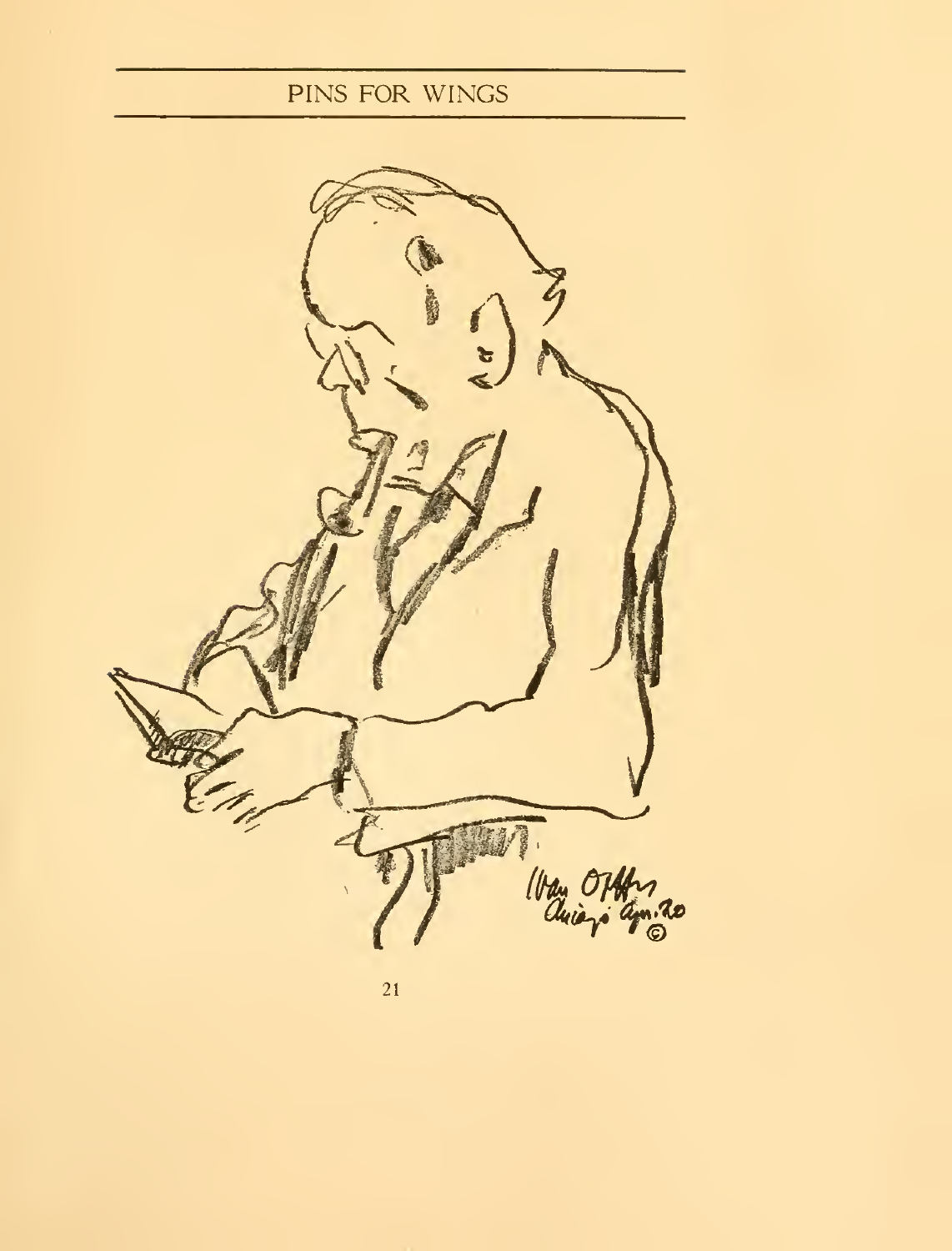HAROLD MONRO clay-flecks on a thigh



HARRIET MONROE the Mother Superior considers lingerie

STURGE MOORE a proud procession of pudding-stone

ANGELA MORGAN Jeanne d'Arc seizes a trombone

### EMANUEL MORGAN

a bat and a butterfly mating

### CHRISTOPHER MORLEY

an affectionate scorpion

# DAVID MORTON

waters changing in a lock

#### DHAN GOPAL MUKERJI lightning as a baton

### GILBERT MURRAY

a discus-thrower perfumed

### JOHN G. NEIHARDT muscle-bound but Marathon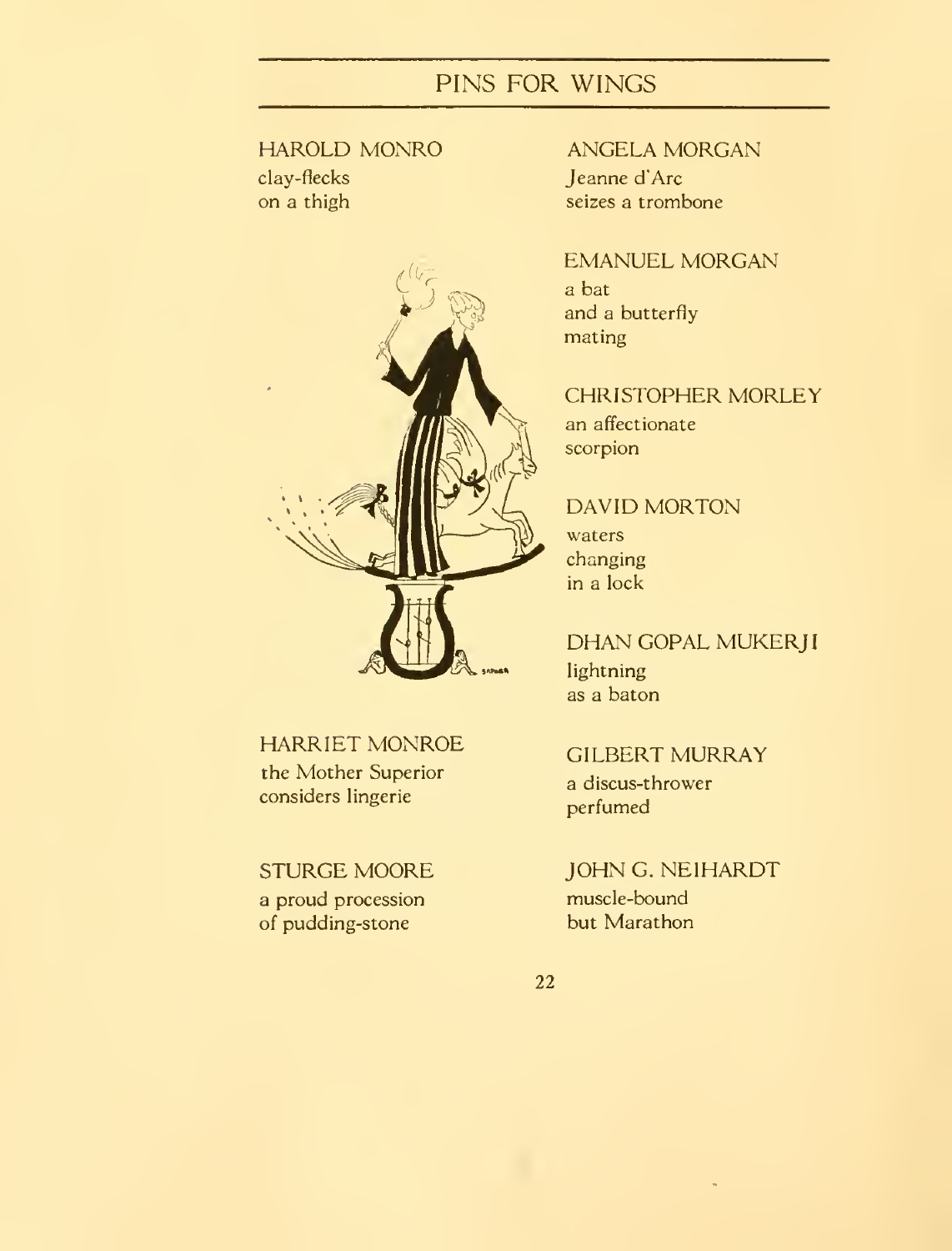HENRY NEWBOLT the Jolly Union Roger Jack

#### YONE NOGUCHI incense for breakfast

#### ALFRED NOYES

Robin Hood singing the Doxology

#### DAVID O NEIL

iackstraws and a hook of silk

#### MOIRAONEILL

the hands of the harpist homespun fingers of gauze

#### JAMES OPPENHEIM

vats of star-soup

### JOHN **OXENHAM** the adoring eye of God's dog

#### ROBERT NICHOLS **Mars** a la mode

GRACE FALLOW NORTON swan's-down in an eddy

JOHN MYERS O'HARA robes of old yeast

#### GEORGE O NEIL petals in a glass of milk

ROSE O NEILL flowers blown along a sphynx

# SHAEMAS O'SHEEL

a dream arguing

#### JOSEPHINE PRESTON **PEABODY** bleeding lilies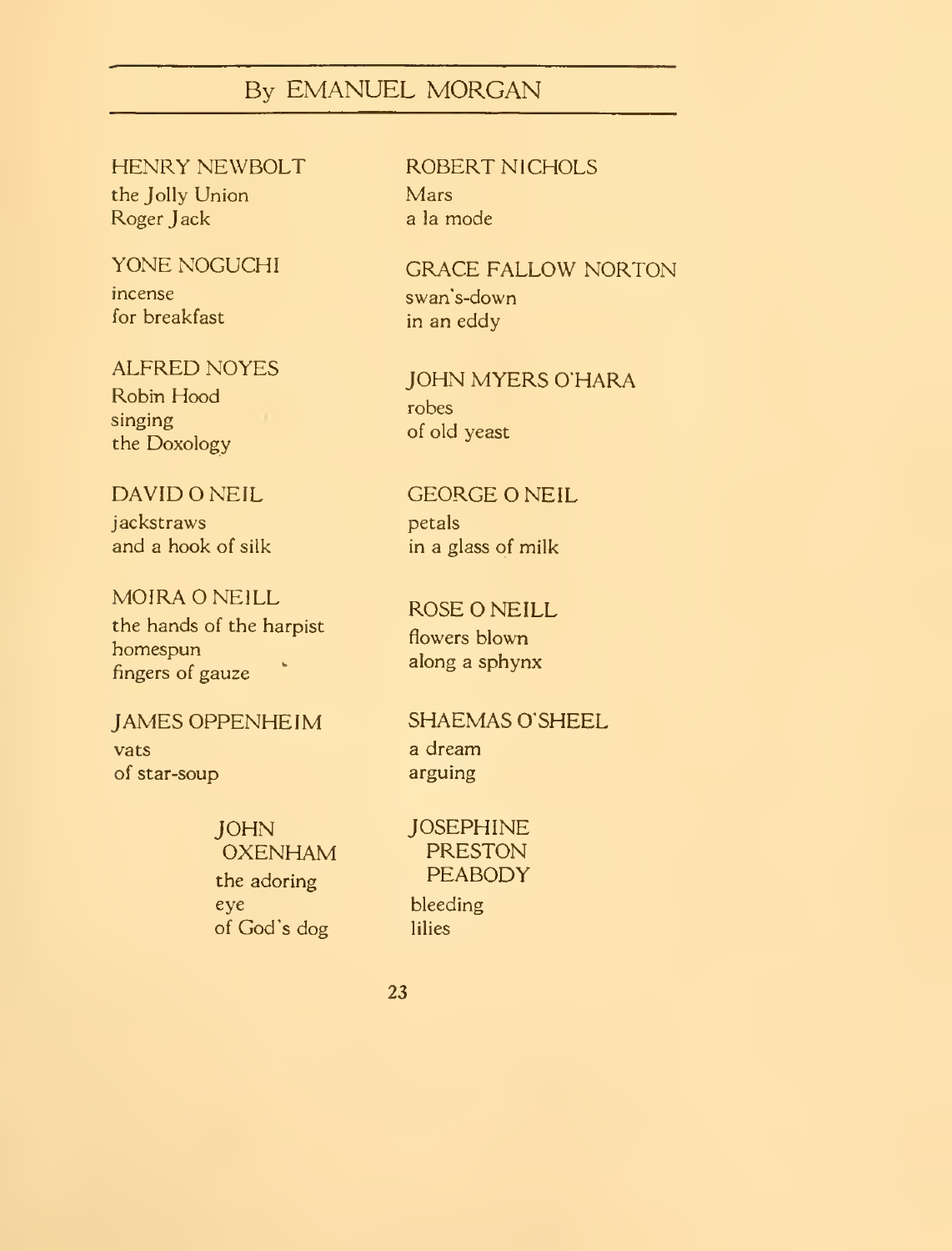

EZRA POUND a book-worm in tights

# EDWIN FORD PIPER

a heart-beat in a hen-house

### CALE YOUNG RICE

a coloured post-card as Hamlet

#### WILLIAM ALEXANDER PERCY a faun reciting

LIZETTE WOODWORTH REESE a singing hinge of home

### JESSIE B. RITTENHOUSE dew purring

### CORINNE ROOSEVELT ROBINSON a big stick of maple caressing a motor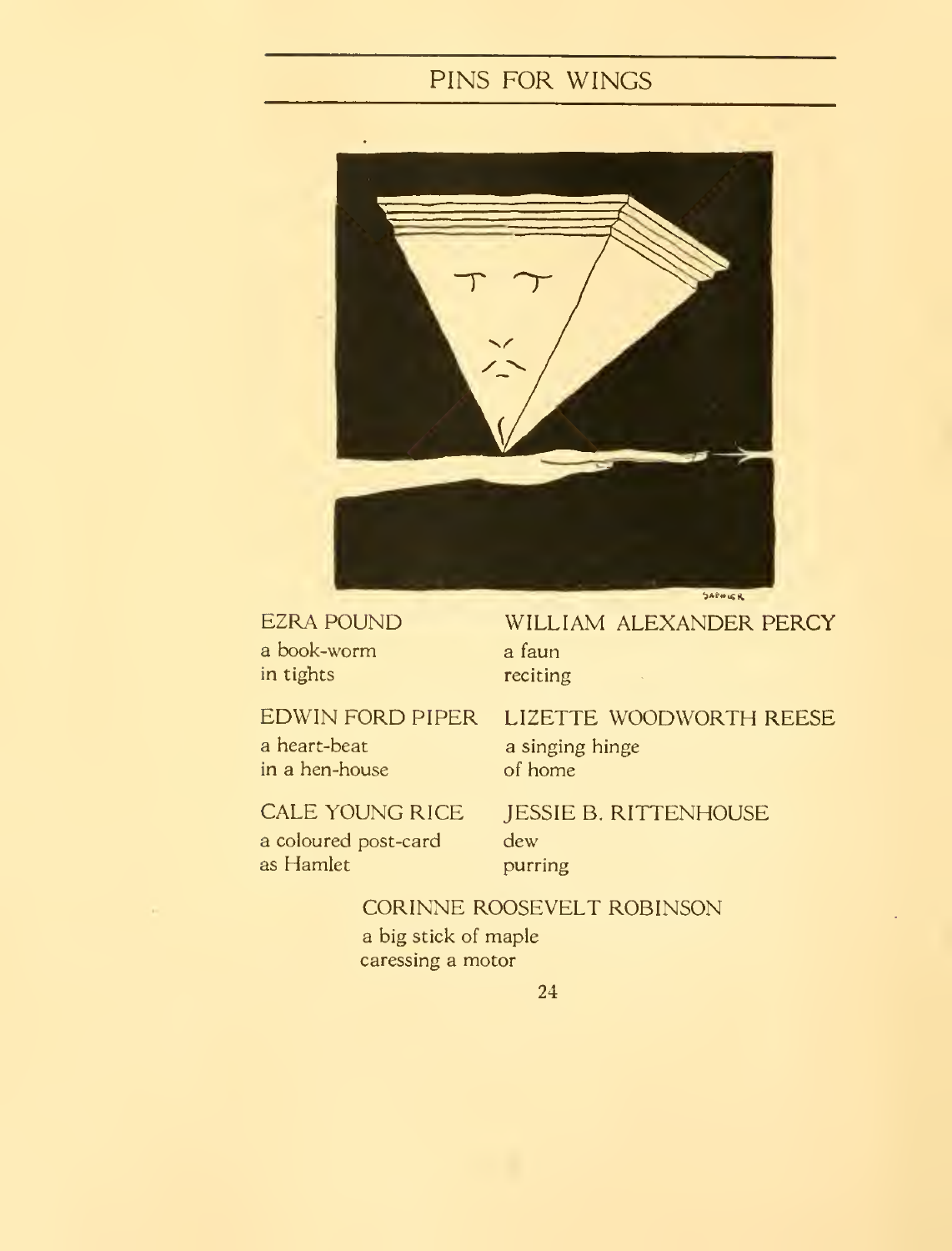

**LOLA RIDGE** grapes on a ragged corsage

### **GEORGE STERLING**

from a scarlet bowl he feeds the smallness of life to the largeness of words

**JAMES STEPHENS** meadows amazed with men

**EDWIN ARLINGTON ROBINSON** from inside the rim of his eye-glasses he wipes away the tears of two counties deftly<br>with a lilac

ROBERT ALDEN **SANBORN** back-scratchers in bloom

**GEORGE SANTAYANA** a withered rose-window

**ROBERT HAVEN SCHAUFFLER** hobnail etchings in excelsis

#### **WALLACE STEVENS**

the shine of a match in an empty pipe

I. C. SQUIRES a ballet of marshmallows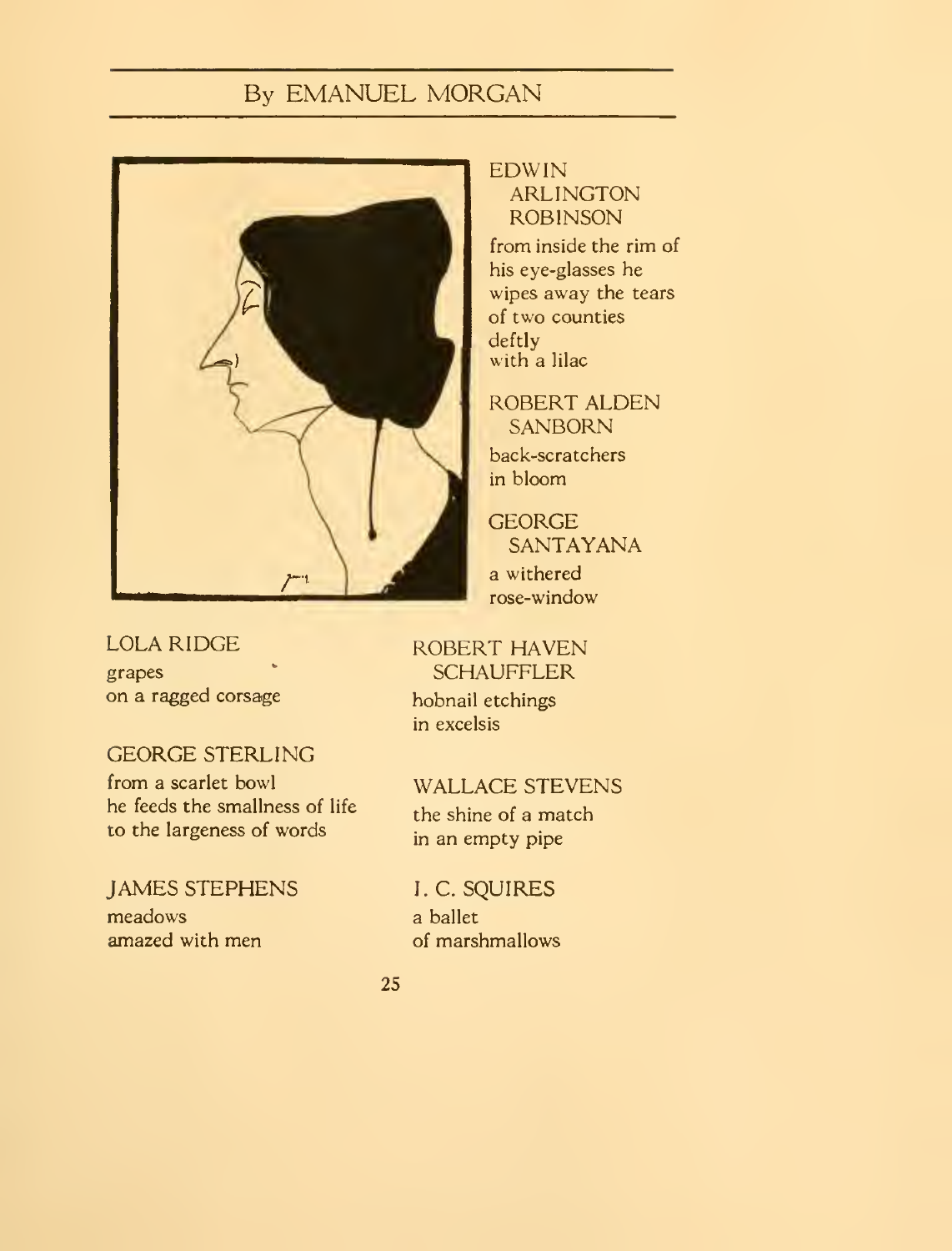**CLINTON SCOLLARD** a mouse in the piano

EVELYN SCOTT candied colon

MARJORIE ALLEN **SEIFFERT** in a bath-tub filled with Pierian springs she washes off her inhibitions with a gurgling elbow

ROBERT W. **SERVICE** 

the red corpuscle courts the white with a cornet

CARL SANDBURG a snow-pudding of fists

GERTRUDE STEIN wings rotting under water

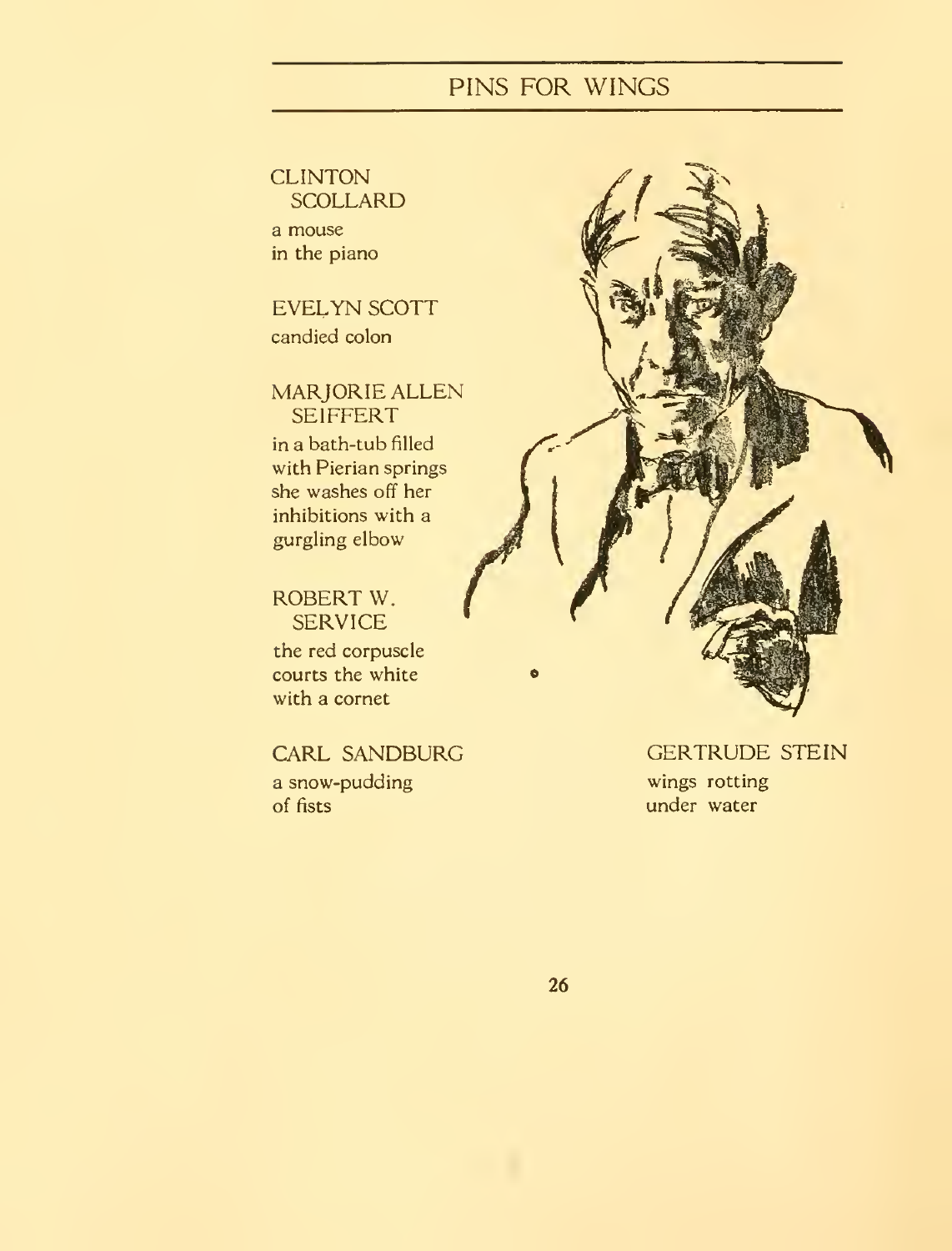

 $\overline{27}$ 

Vous Opton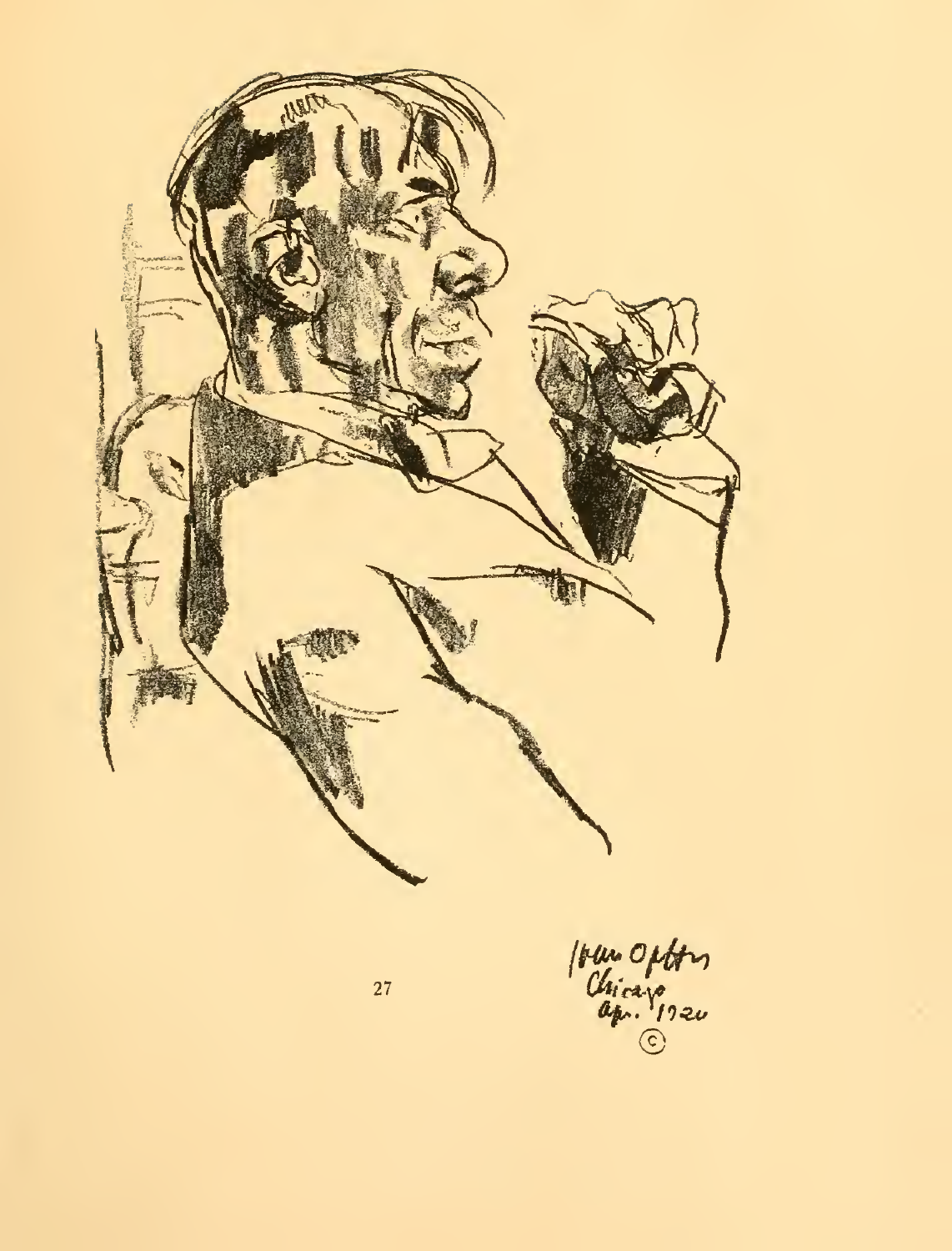#### EDWARD **SHANKS**

a teaspoon lost in rose-leaves

#### ODELL **SHEPARD**

spring-wind up the trouser-leg

#### LEONORA SPEYER

a velvet train in a brook

#### **CHARLES** WHARTON STORK stilts

clasping

### ARTHUR SYMONS enchanted Roquefort

### SARA TEASDALE

one hand throws away a pearl rounded by an oyster the other clings to a bit of shell rounded by the waves

SIEGFRIED SASSOON Puck at an autopsy

### EDITH M. THOMAS stairs whispering in a steeple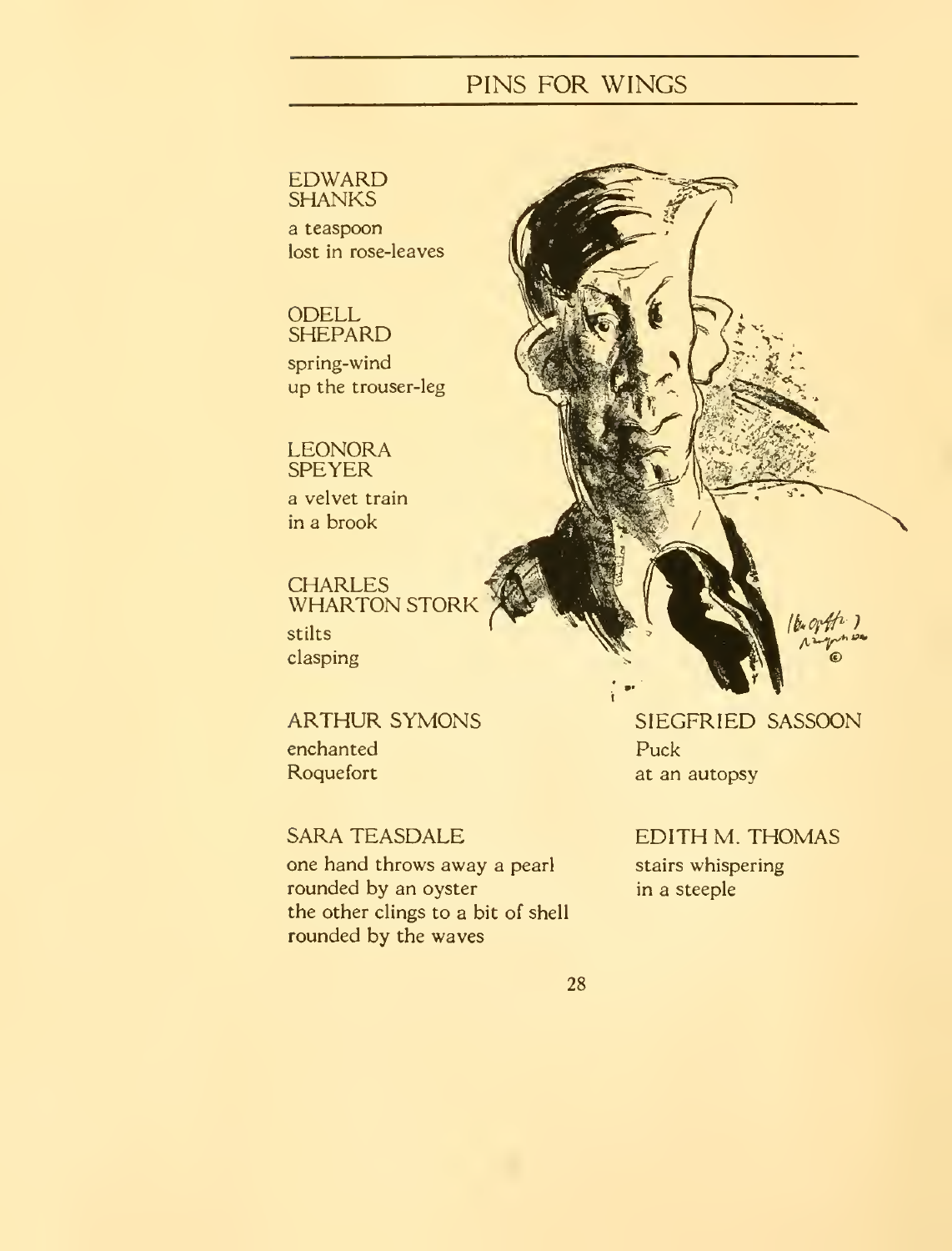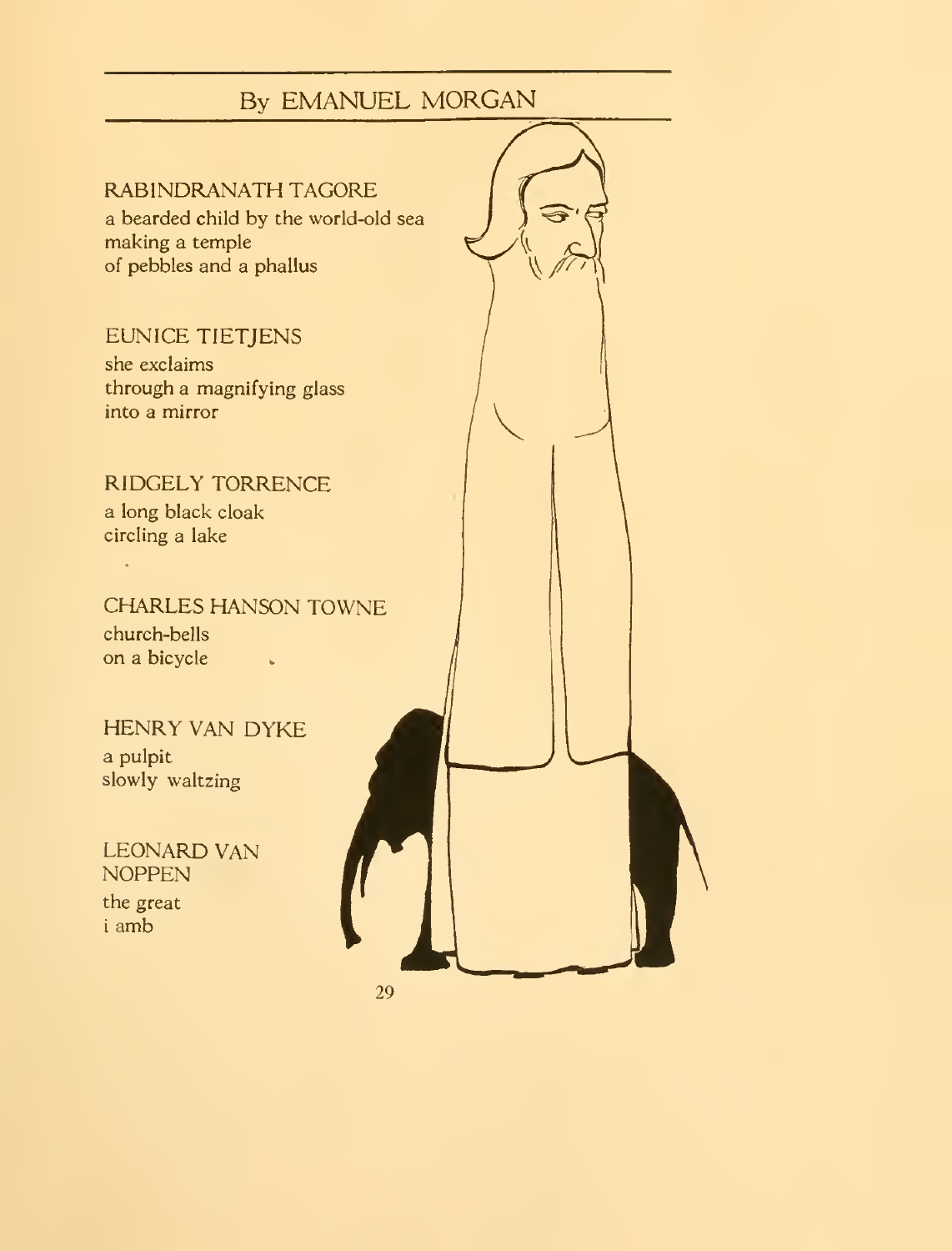#### LOUIS UNTERMEYER

Paris awarding the apple to Vulcan

GEORGE SYLVESTER VIERECK

a palanquin on a dachshund

CHARLES VILDRAC Judgment-day and the footstool carved in jade

ARTHUR WALEY woollen gloves<br>assorting feathers

EDA LOU WALTON the wandered wisp of a tepee

WILLARD WATTLES of Christ CAROLYN WELLS the alarm-clock

JOHN HALL WHEELOCK a floral display<br>in an ice-cream parlor



**THOMAS WALSH** top-sails of lace

WILLIAM WATSON a gray-maned lion heart-ache and tooth-ache but royal

English sparrows in vaudeville

MARGARET WIDDEMER a darting umbrella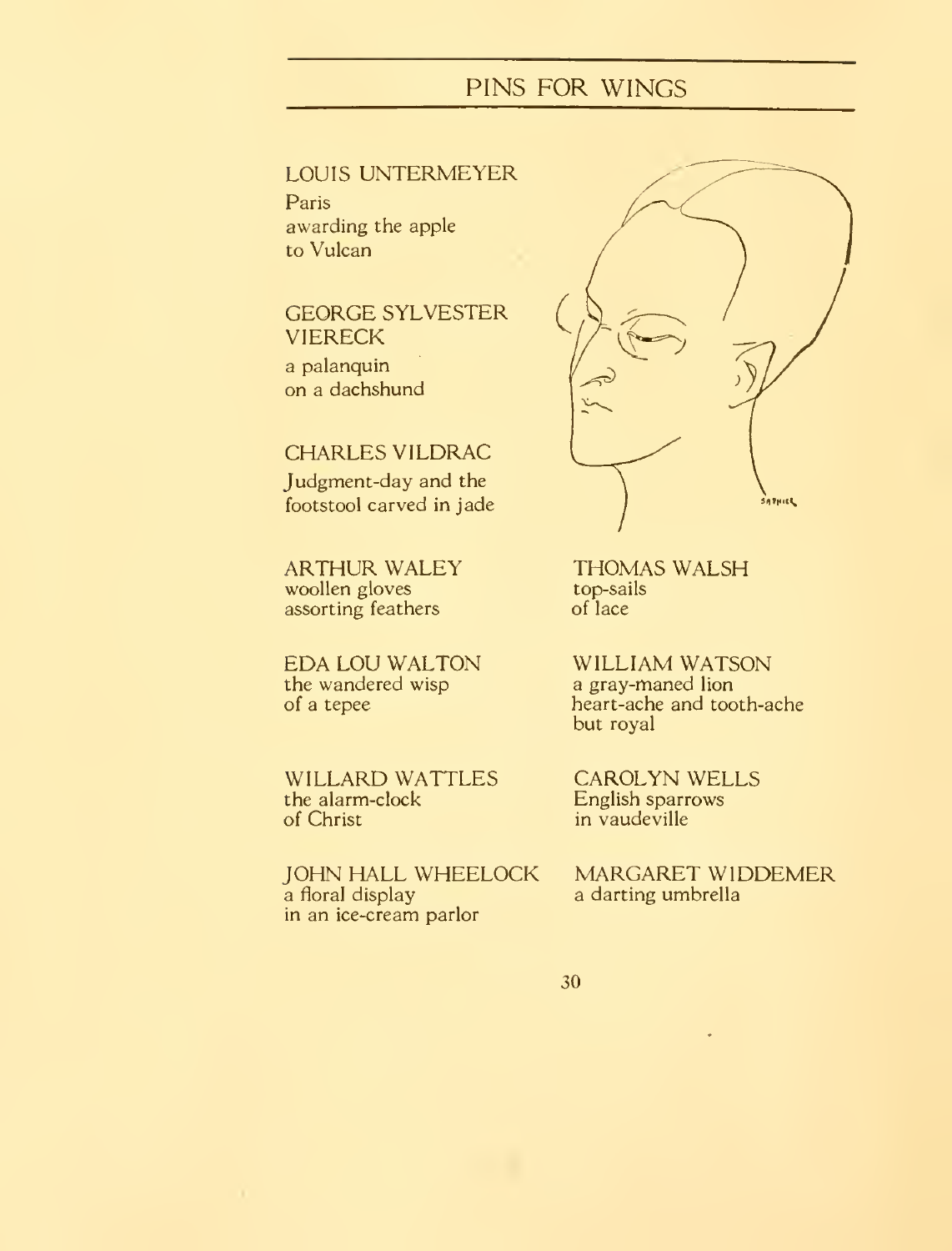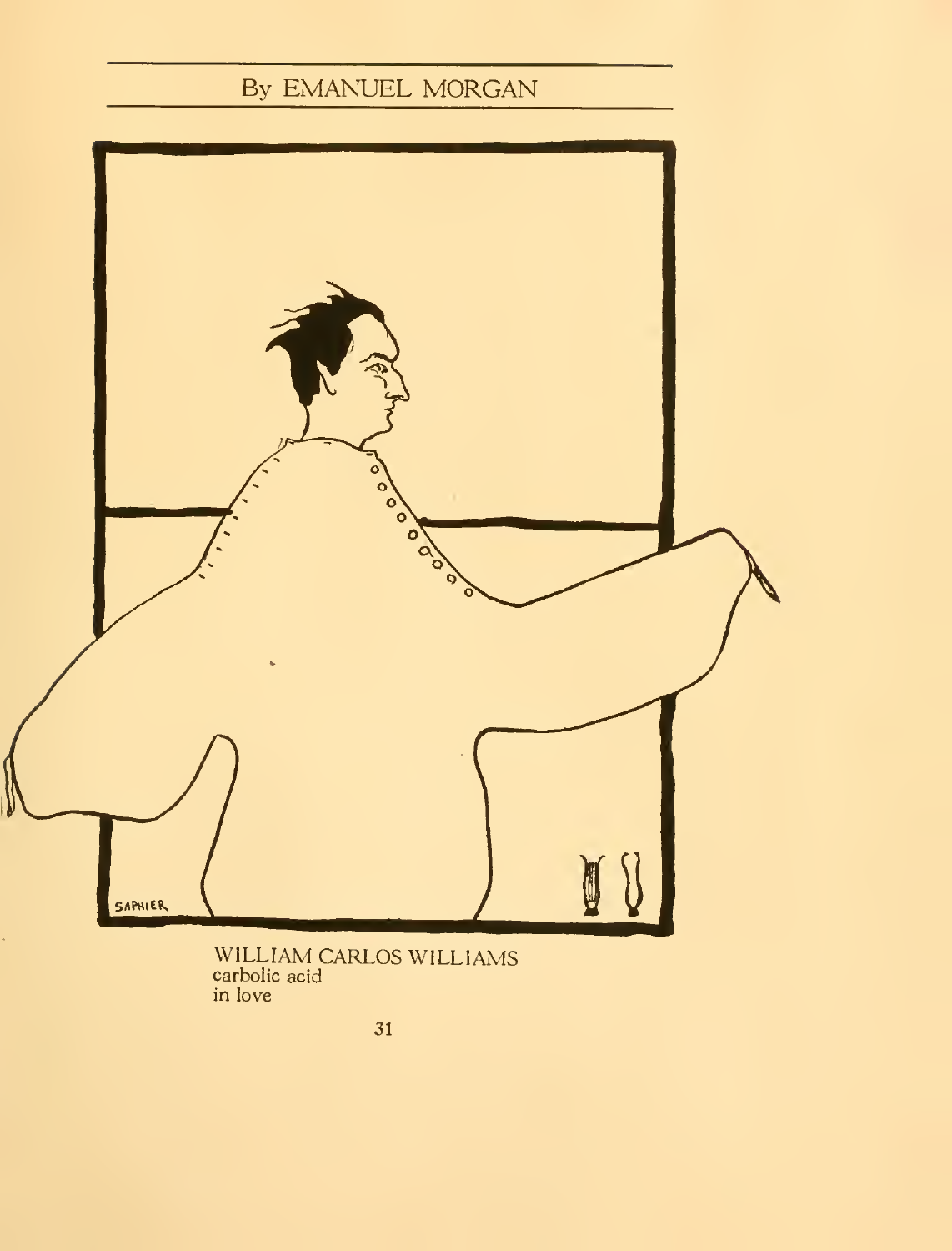Gothic carvings arms<br>
left in a cloak-room thrown around left in a cloak-room

 $\sim$ 

FLORENCE WILKINSON MARGUERITE WILKINSON<br>Gothic carvings outdoors

> CLEMENT WOOD the west wind in rebellion against a wall

CHARLES ERSKINE SCOTT WOOD he finds in the desert a Rogers group of the kingdom of heaven

GEORGE EDWARD WOODBERRY grape-juice in the Holy Grail

EDITH WYATT a cornstalk held up with a hairpin

WILLIAM BUTLER YEATS a pot of mould at the foot of the rainbow